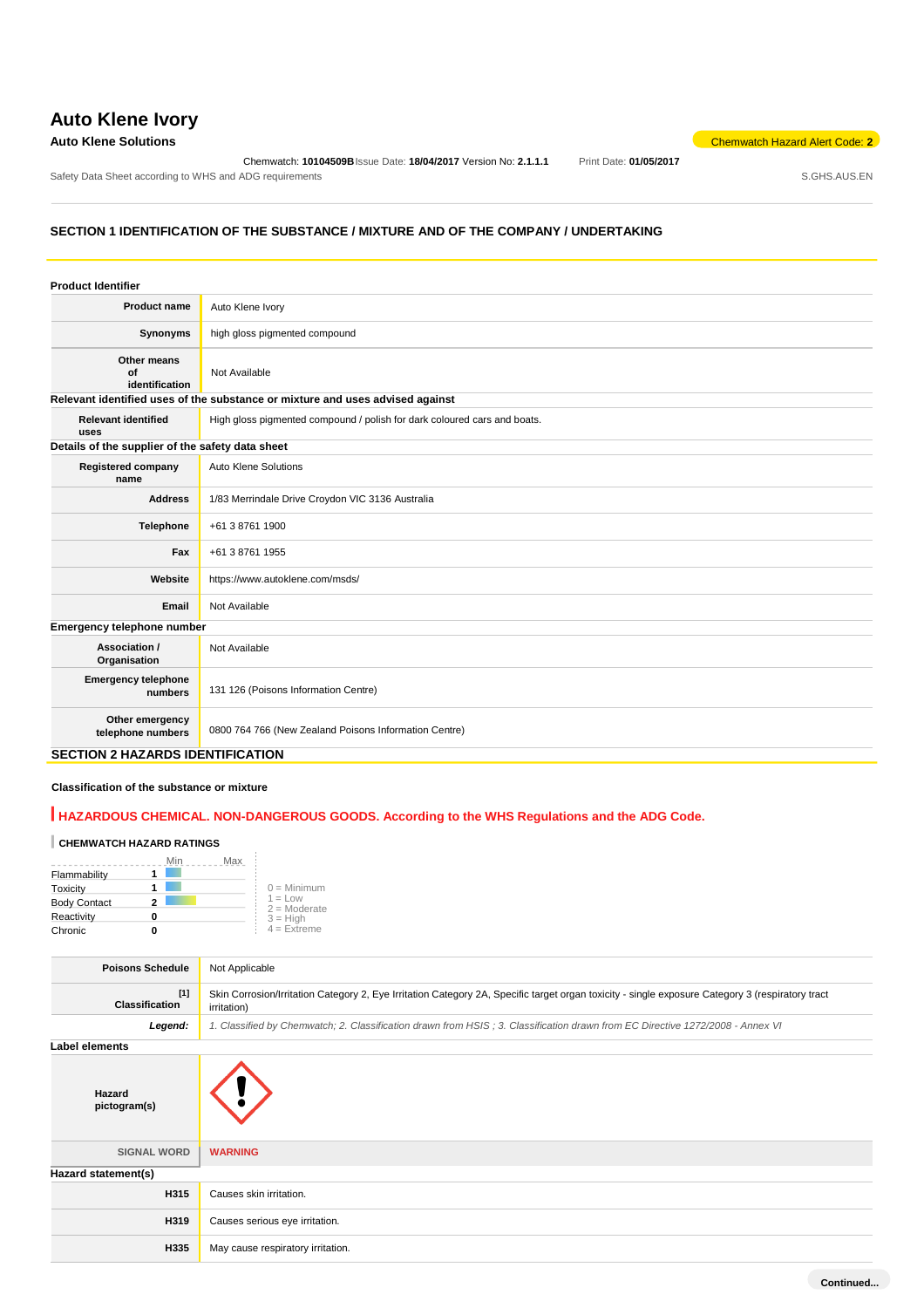Chemwatch: **10104509B** Page **2** of **14** Issue Date: **18/04/2017 Auto Klene Ivory**

### **Precautionary statement(s) Prevention**

| P271                                       | Use only outdoors or in a well-ventilated area.                                                                                  |
|--------------------------------------------|----------------------------------------------------------------------------------------------------------------------------------|
| P261                                       | Avoid breathing mist/vapours/spray.                                                                                              |
| P280                                       | Wear protective gloves/protective clothing/eye protection/face protection.                                                       |
| <b>Precautionary statement(s) Response</b> |                                                                                                                                  |
| P362                                       | Take off contaminated clothing and wash before reuse.                                                                            |
| P305+P351+P338                             | IF IN EYES: Rinse cautiously with water for several minutes. Remove contact lenses, if present and easy to do. Continue rinsing. |
| P312                                       | Call a POISON CENTER or doctor/physician if you feel unwell.                                                                     |
| P337+P313                                  | If eye irritation persists: Get medical advice/attention.                                                                        |
| P302+P352                                  | IF ON SKIN: Wash with plenty of soap and water.                                                                                  |
| P304+P340                                  | IF INHALED: Remove victim to fresh air and keep at rest in a position comfortable for breathing.                                 |
| P332+P313                                  | If skin irritation occurs: Get medical advice/attention.                                                                         |
| Precautionary statement(s) Storage         |                                                                                                                                  |
| P405                                       | Store locked up.                                                                                                                 |
| P403+P233                                  | Store in a well-ventilated place. Keep container tightly closed.                                                                 |
| Precautionary statement(s) Disposal        |                                                                                                                                  |
| P501                                       | Dispose of contents/container in accordance with local regulations.                                                              |
|                                            | <b>SECTION 3 COMPOSITION / INFORMATION ON INGREDIENTS</b>                                                                        |

### **Substances**

See section below for composition of Mixtures

### **Mixtures**

| <b>CAS No</b>                       | %[weight] | Name                                        |
|-------------------------------------|-----------|---------------------------------------------|
| 1344-28-1.                          | $<$ 10    | aluminium oxide                             |
| 8042-47-5                           | $<$ 10    | white mineral oil (petroleum)               |
| 56-81-5                             | $<$ 10    | glycerol                                    |
| 64742-47-8                          | $5$       | distillates, petroleum, light, hydrotreated |
| 8001-79-4                           | $<$ 1     | castor oil                                  |
| 102-71-6                            | $<$ 1     | triethanolamine                             |
| 7732-18-5                           | >50       | water                                       |
| <b>SECTION 4 FIRST AID MEASURES</b> |           |                                             |

# **Description of first aid measures**

| <b>Eye Contact</b>  | If this product comes in contact with the eyes:<br>. Wash out immediately with fresh running water.<br>Fisure complete irrigation of the eye by keeping eyelids apart and away from eye and moving the eyelids by occasionally lifting the upper and<br>lower lids. • Seek medical attention without delay; if pain persists or recurs seek medical attention.<br>▶ Removal of contact lenses after an eye injury should only be undertaken by skilled personnel.                                   |
|---------------------|-----------------------------------------------------------------------------------------------------------------------------------------------------------------------------------------------------------------------------------------------------------------------------------------------------------------------------------------------------------------------------------------------------------------------------------------------------------------------------------------------------|
| <b>Skin Contact</b> | If skin contact occurs:<br>Immediately remove all contaminated clothing, including footwear.<br>Flush skin and hair with running water (and soap if available).<br>▶ Seek medical attention in event of irritation.                                                                                                                                                                                                                                                                                 |
| Inhalation          | If fumes or combustion products are inhaled remove from contaminated<br>area. Lay patient down. Keep warm and rested.<br>▶ Prostheses such as false teeth, which may block airway, should be removed, where possible, prior to initiating first aid procedures.<br>▶ Apply artificial respiration if not breathing, preferably with a demand valve resuscitator, bag-valve mask device, or pocket mask as trained.<br>Perform CPR if necessary.<br>Transport to hospital, or doctor, without delay. |
| Ingestion           | <b>If swallowed do NOT induce vomiting.</b><br>If vomiting occurs, lean patient forward or place on left side (head-down position, if possible) to maintain open airway and prevent aspiration.<br>• Observe the patient carefully.<br>Never give liquid to a person showing signs of being sleepy or with reduced awareness; i.e. becoming<br>unconscious. Give water to rinse out mouth, then provide liquid slowly and as much as casualty can<br>comfortably drink. • Seek medical advice.      |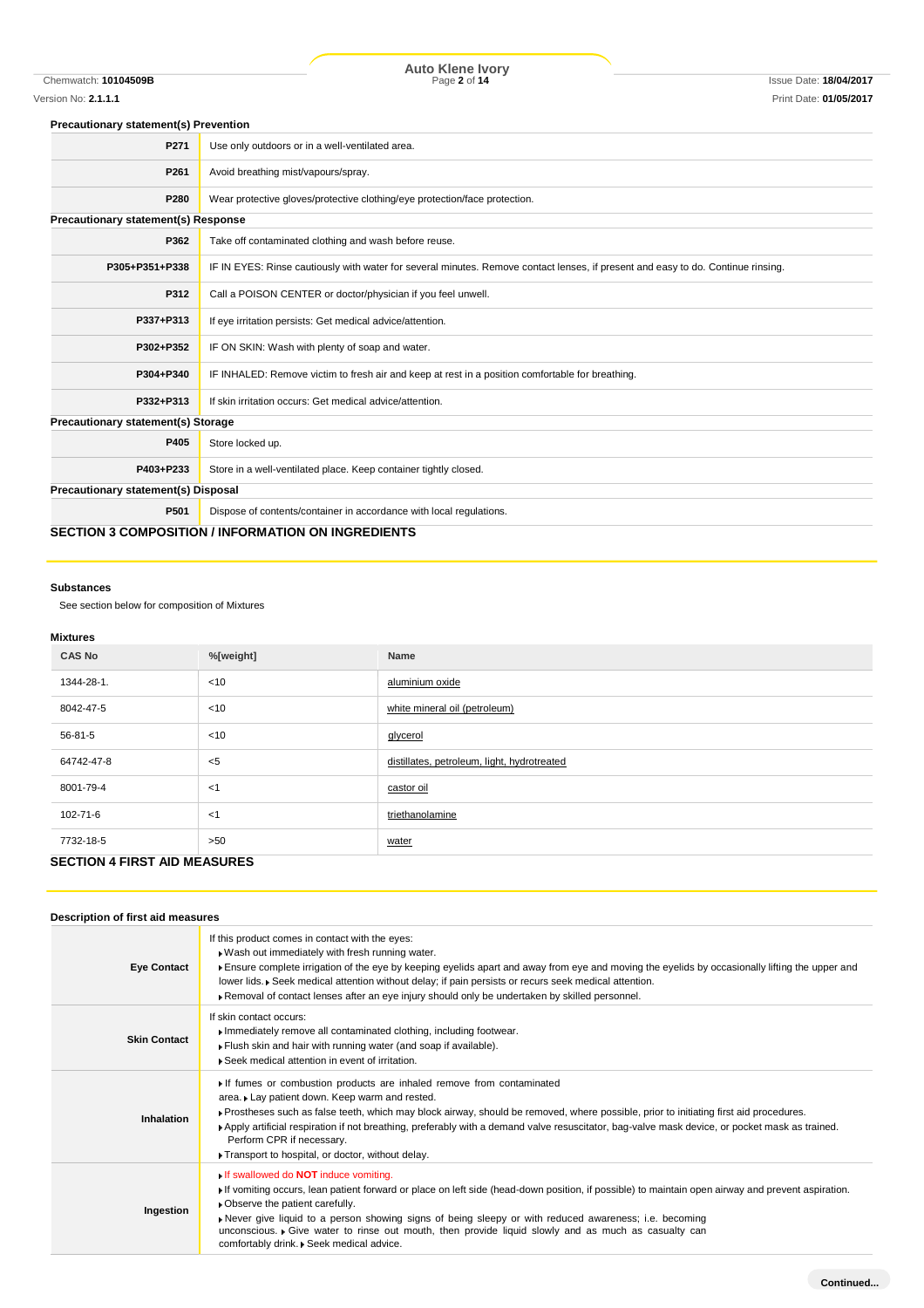Chemwatch: **10104509B** Page **3** of **14** Issue Date: **18/04/2017 Auto Klene Ivory**

### **Indication of any immediate medical attention and special treatment needed**

Treat symptomatically.

# **SECTION 5 FIREFIGHTING MEASURES**

### **Extinguishing media**

The product contains a substantial proportion of water, therefore there are no restrictions on the type of extinguishing media which may be used. Choice of extinguishing media should take into account surrounding areas.

Though the material is non-combustible, evaporation of water from the mixture, caused by the heat of nearby fire, may produce floating layers of combustible substances. In such an event consider:  $\mathbf r$  foam.  $\mathbf r$  dry chemical powder.  $\mathbf r$  carbon dioxide.

### **Special hazards arising from the substrate or mixture**

| <b>Fire Incompatibility</b>     | None known.                                                                                                                                                                                                                                                                                                                                                                                                                                                                               |
|---------------------------------|-------------------------------------------------------------------------------------------------------------------------------------------------------------------------------------------------------------------------------------------------------------------------------------------------------------------------------------------------------------------------------------------------------------------------------------------------------------------------------------------|
| <b>Advice for firefighters</b>  |                                                                                                                                                                                                                                                                                                                                                                                                                                                                                           |
| <b>Fire Fighting</b>            | Alert Fire Brigade and tell them location and nature of hazard.<br>. Wear breathing apparatus plus protective gloves.<br>▶ Prevent, by any means available, spillage from entering drains or water courses.<br>• Use water delivered as a fine spray to control fire and cool adjacent area.<br>► DO NOT approach containers suspected to be hot.<br>• Cool fire exposed containers with water spray from a protected location.<br>If safe to do so, remove containers from path of fire. |
| <b>Fire/Explosion</b><br>Hazard | • Combustible.<br>Slight fire hazard when exposed to heat or flame.<br>Heating may cause expansion or decomposition leading to violent rupture of<br>containers. • On combustion, may emit toxic fumes of carbon monoxide (CO).<br>May emit acrid smoke.<br>Mists containing combustible materials may be explosive.<br>Combustion products include:<br>carbon dioxide (CO2)<br>acrolein                                                                                                  |
|                                 | other pyrolysis products typical of burning organic material.<br>When aluminium oxide dust is dispersed in air, firefighters should wear protection against inhalation of dust particles, which can also contain<br>hazardous substances from the fire absorbed on the alumina particles.<br>May emit poisonous fumes.<br>May emit corrosive fumes.                                                                                                                                       |
| <b>HAZCHEM</b>                  | Not Applicable                                                                                                                                                                                                                                                                                                                                                                                                                                                                            |

**SECTION 6 ACCIDENTAL RELEASE MEASURES**

### **Personal precautions, protective equipment and emergency procedures** See section 8

#### **Environmental precautions**

See section 12

### **Methods and material for containment and cleaning up**

| <b>Minor Spills</b> | Remove all ignition sources.<br>Clean up all spills immediately.<br>Avoid breathing vapours and contact with skin and eyes.<br>• Control personal contact with the substance, by using protective equipment. •<br>Contain and absorb spill with sand, earth, inert material or vermiculite.<br>$\triangleright$ Wipe up.<br>▶ Place in a suitable, labelled container for waste disposal. |
|---------------------|-------------------------------------------------------------------------------------------------------------------------------------------------------------------------------------------------------------------------------------------------------------------------------------------------------------------------------------------------------------------------------------------|
| <b>Major Spills</b> | Moderate hazard.<br>Clear area of personnel and move upwind.<br>Alert Fire Brigade and tell them location and nature of hazard.<br>► Wear breathing apparatus plus protective gloves.<br>• Prevent, by any means available, spillage from entering drains or water<br>course. ▶ No smoking, naked lights or ignition sources.<br>Increase ventilation.                                    |
|                     | Personal Protective Equipment advice is contained in Section 8 of the SDS.                                                                                                                                                                                                                                                                                                                |

### **SECTION 7 HANDLING AND STORAGE**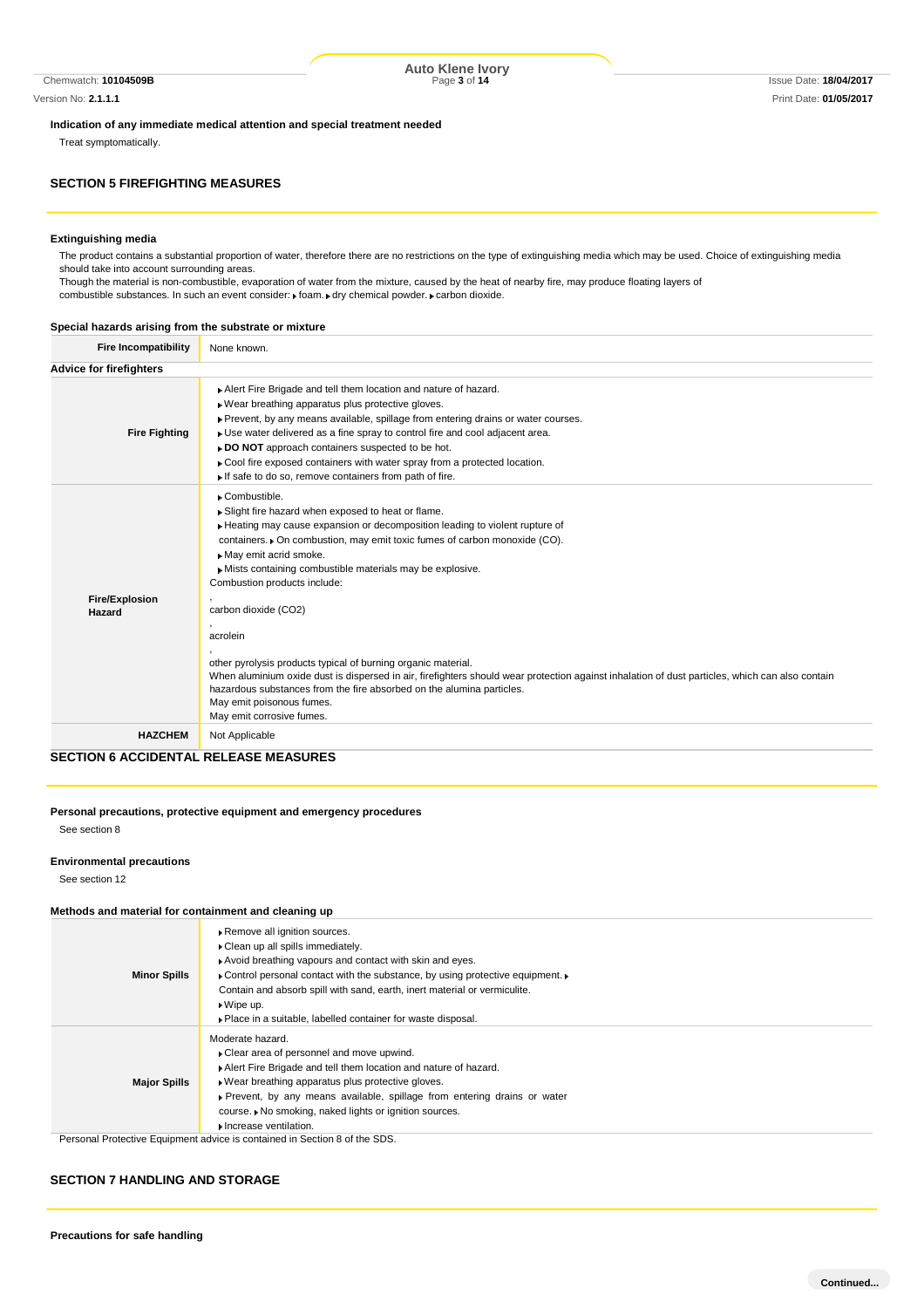|                          | . DO NOT allow clothing wet with material to stay in contact with skin                   |
|--------------------------|------------------------------------------------------------------------------------------|
|                          | Avoid all personal contact, including inhalation.                                        |
|                          | . Wear protective clothing when risk of exposure occurs.                                 |
|                          | Use in a well-ventilated area.                                                           |
| Safe handling            | Prevent concentration in hollows and sumps.                                              |
|                          | DO NOT enter confined spaces until atmosphere has been checked.                          |
|                          | . DO NOT allow material to contact humans, exposed food or food utensils.                |
|                          | Avoid contact with incompatible materials.                                               |
|                          | Store in original containers.                                                            |
|                          | Keep containers securely sealed.                                                         |
|                          | No smoking, naked lights or ignition sources.                                            |
| <b>Other information</b> | Store in a cool, dry, well-ventilated area.                                              |
|                          | Store away from incompatible materials and foodstuff containers.                         |
|                          | ▶ Protect containers against physical damage and check regularly for leaks.              |
|                          | • Observe manufacturer's storage and handling recommendations contained within this SDS. |
|                          |                                                                                          |
|                          | Conditions for safe storage, including any incompatibilities                             |
|                          | ▶ Metal can or drum                                                                      |
|                          | De else also el en un en en en els el est les renominats en en                           |

| Suitable container                                       | ▶ Metal can or drum<br>▶ Packaging as recommended by manufacturer.<br>Check all containers are clearly labelled and free from leaks. |  |  |
|----------------------------------------------------------|--------------------------------------------------------------------------------------------------------------------------------------|--|--|
| Storage<br>incompatibility                               | None known                                                                                                                           |  |  |
| <b>SECTION 8 EXPOSURE CONTROLS / PERSONAL PROTECTION</b> |                                                                                                                                      |  |  |

# **Control parameters**

I

# **OCCUPATIONAL EXPOSURE LIMITS (OEL)**

# **INGREDIENT DATA**

| Source                                 | Ingredient                                  | <b>Material name</b>      | <b>TWA</b>         | <b>STEL</b>   | Peak          | <b>Notes</b>  |
|----------------------------------------|---------------------------------------------|---------------------------|--------------------|---------------|---------------|---------------|
| Australia Exposure<br><b>Standards</b> | aluminium oxide                             | Aluminium oxide           | $10 \text{ mg/m}$  | Not Available | Not Available | Not Available |
| Australia Exposure<br><b>Standards</b> | white mineral oil (petroleum)               | White spirits             | 790 mg/m3          | Not Available | Not Available | Not Available |
| Australia Exposure<br><b>Standards</b> | glycerol                                    | Glycerin mist             | $10 \text{ mg/m}$  | Not Available | Not Available | Not Available |
| Australia Exposure<br><b>Standards</b> | distillates, petroleum, light, hydrotreated | Oil mist, refined mineral | $5 \text{ mg/m}$ 3 | Not Available | Not Available | Not Available |
| Australia Exposure<br><b>Standards</b> | triethanolamine                             | Triethanolamine           | $5 \text{ mg/m}$   | Not Available | Not Available | Sen           |

# **EMERGENCY LIMITS**

| Ingredient                                     | <b>Material name</b>                                                      |                     | TEEL-1               | TEEL-2            | TEEL-3      |
|------------------------------------------------|---------------------------------------------------------------------------|---------------------|----------------------|-------------------|-------------|
| aluminium oxide                                | Aluminum oxide; (Alumina)                                                 |                     | $5.7 \text{ mg/m}$ 3 | $15 \text{ mg/m}$ | 25 mg/m3    |
| white mineral oil (petroleum)                  | Stoddard solvent; (Mineral spirits, 85% nonane and 15% trimethyl benzene) |                     | $300$ mg/m $3$       | 1,800 mg/m3       | 29500 mg/m3 |
| glycerol                                       | Glycerine (mist); (Glycerol; Glycerin)                                    |                     | 45 mg/m3             | 860 mg/m3         | 2,500 mg/m3 |
| triethanolamine                                | Triethanolamine; (Trihydroxytriethylamine)                                |                     | $15 \text{ mg/m}$    | 240 mg/m3         | 1,500 mg/m3 |
| Ingredient                                     | <b>Original IDLH</b>                                                      | <b>Revised IDLH</b> |                      |                   |             |
| aluminium oxide                                | Not Available                                                             | Not Available       |                      |                   |             |
| white mineral oil (petroleum)                  | 29,500 mg/m3<br>20,000 mg/m3                                              |                     |                      |                   |             |
| glycerol                                       | Not Available<br>Not Available                                            |                     |                      |                   |             |
| distillates, petroleum, light,<br>hydrotreated | Not Available                                                             | Not Available       |                      |                   |             |
| castor oil                                     | Not Available                                                             | Not Available       |                      |                   |             |
| triethanolamine                                | Not Available                                                             | Not Available       |                      |                   |             |
| water                                          | Not Available                                                             | Not Available       |                      |                   |             |

**Exposure controls**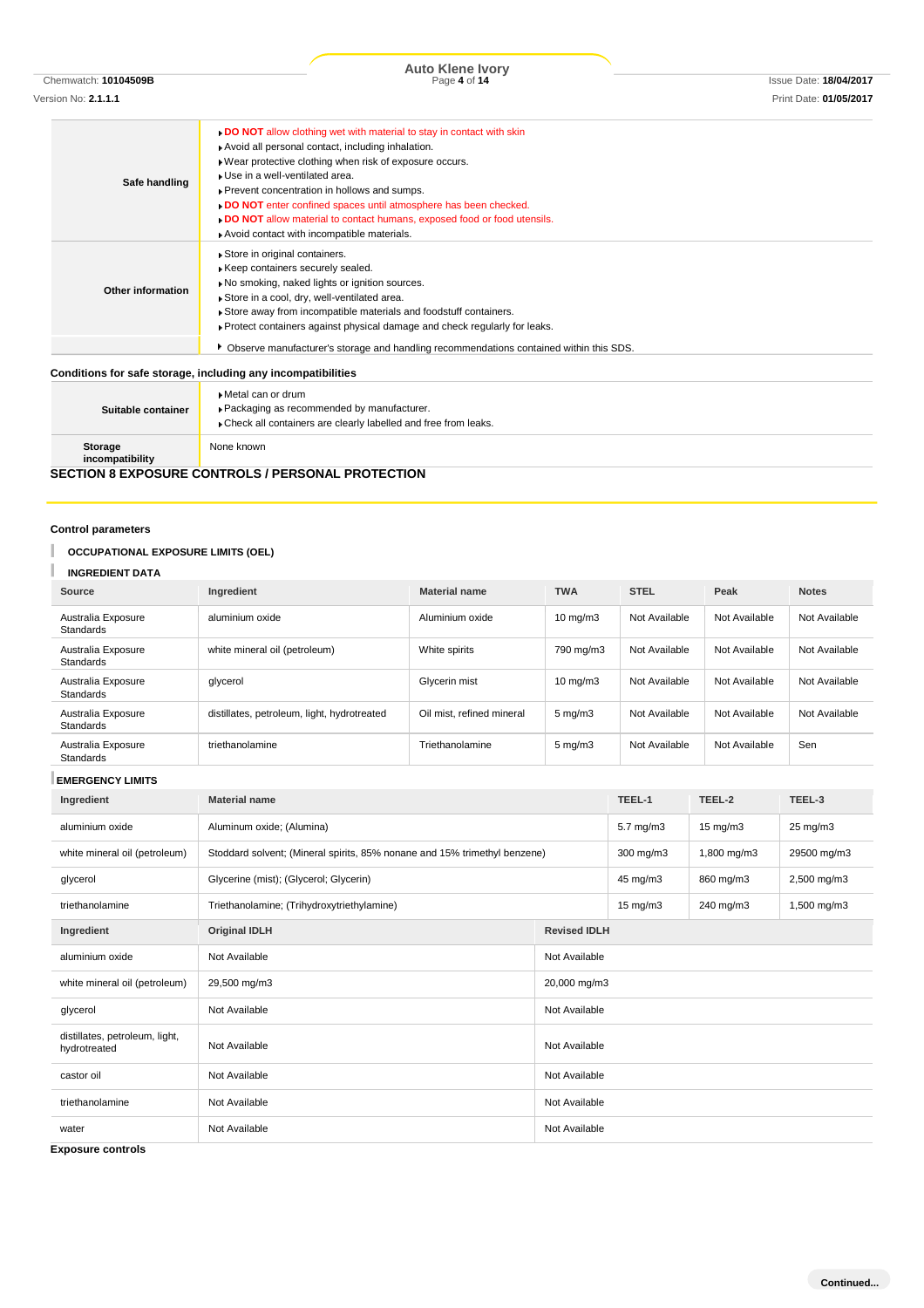Chemwatch: **10104509B** Page **5** of **14** Issue Date: **18/04/2017 Auto Klene Ivory** Version No: **2.1.1.1** Print Date: **01/05/2017**

| Appropriate engineering<br>controls | Engineering controls are used to remove a hazard or place a barrier between the worker and the hazard. Well-designed engineering controls<br>can be highly effective in protecting workers and will typically be independent of worker interactions to provide this high level of protection. The<br>basic types of engineering controls are:<br>Process controls which involve changing the way a job activity or process is done to reduce the risk.<br>Enclosure and/or isolation of emission source which keeps a selected hazard "physically" away from the worker and ventilation that strategically<br>"adds" and "removes" air in the work environment. Ventilation can remove or dilute an air contaminant if designed properly. The design of a<br>ventilation system must match the particular process and chemical or contaminant in use.<br>Employers may need to use multiple types of controls to prevent employee overexposure. |
|-------------------------------------|-------------------------------------------------------------------------------------------------------------------------------------------------------------------------------------------------------------------------------------------------------------------------------------------------------------------------------------------------------------------------------------------------------------------------------------------------------------------------------------------------------------------------------------------------------------------------------------------------------------------------------------------------------------------------------------------------------------------------------------------------------------------------------------------------------------------------------------------------------------------------------------------------------------------------------------------------|
| Personal<br>protection              |                                                                                                                                                                                                                                                                                                                                                                                                                                                                                                                                                                                                                                                                                                                                                                                                                                                                                                                                                 |
| Eye and face<br>protection          | Safety glasses with side shields.<br>Chemical goggles.<br>► Contact lenses may pose a special hazard; soft contact lenses may absorb and concentrate irritants. A written policy document, describing the<br>wearing of lenses or restrictions on use, should be created for each workplace or task. This should include a review of lens absorption and<br>adsorption for the class of chemicals in use and an account of injury experience. Medical and first-aid personnel should be trained in their<br>removal and suitable equipment should be readily available. In the event of chemical exposure, begin eye irrigation immediately and remove<br>contact lens as soon as practicable.                                                                                                                                                                                                                                                  |
| <b>Skin protection</b>              | See Hand protection below                                                                                                                                                                                                                                                                                                                                                                                                                                                                                                                                                                                                                                                                                                                                                                                                                                                                                                                       |
| Hands/feet<br>protection            | Wear chemical protective gloves, e.g. PVC.<br>· Wear safety footwear or safety gumboots, e.g. Rubber<br>The selection of suitable gloves does not only depend on the material, but also on further marks of quality which vary from manufacturer to<br>manufacturer. Where the chemical is a preparation of several substances, the resistance of the glove material can not be calculated in advance<br>and has therefore to be checked prior to the application.<br>The exact break through time for substances has to be obtained from the manufacturer of the protective gloves and has to be observed when<br>making a final choice.<br>Personal hygiene is a key element of effective hand care. Gloves must only be worn on clean hands. After using gloves, hands should be washed<br>and dried thoroughly. Application of a non-perfumed moisturizer is recommended.                                                                   |
| <b>Body protection</b>              | See Other protection below                                                                                                                                                                                                                                                                                                                                                                                                                                                                                                                                                                                                                                                                                                                                                                                                                                                                                                                      |
| Other protection                    | Overalls.<br>P.V.C. apron.<br>Barrier cream.<br>▶ Skin cleansing cream.<br>▶ Eye wash unit.                                                                                                                                                                                                                                                                                                                                                                                                                                                                                                                                                                                                                                                                                                                                                                                                                                                     |
| <b>Thermal hazards</b>              | Not Available                                                                                                                                                                                                                                                                                                                                                                                                                                                                                                                                                                                                                                                                                                                                                                                                                                                                                                                                   |

### **Recommended material(s)**

### **GLOVE SELECTION INDEX**

Glove selection is based on a modified presentation of the:

*"***Forsberg Clothing Performance Index".**

The effect(s) of the following substance(s) are taken into account in the *computergenerated* selection:

Auto Klene Ivory

| <b>Material</b>       | <b>CPI</b> |
|-----------------------|------------|
| <b>BUTYL</b>          | C          |
| <b>NATURAL RUBBER</b> | C          |
| NATURAL+NEOPRENE      | C          |
| <b>NEOPRENE</b>       | C          |
| NEOPRENE/NATURAL      | C          |
| <b>NITRILE</b>        | C          |
| <b>PVA</b>            | C          |
| <b>PVC</b>            | C          |
| <b>VITON</b>          | C          |
| ##castor              | oil        |

\* CPI - Chemwatch Performance Index

A: Best Selection

B: Satisfactory; may degrade after 4 hours continuous immersion

C: Poor to Dangerous Choice for other than short term immersion

**NOTE**: As a series of factors will influence the actual performance of the glove, a final selection must be based on detailed observation. -

\* Where the glove is to be used on a short term, casual or infrequent basis, factors such as"feel" or convenience (e.g. disposability), may dictate a choice of gloves which might otherwise be unsuitable following long-term or frequent use. A qualified practitioner should be consulted.

### **SECTION 9 PHYSICAL AND CHEMICAL PROPERTIES Respiratory protection**

Type AK-P Filter of sufficient capacity. (AS/NZS 1716 & 1715, EN 143:2000 & 149:2001, ANSI Z88 or national equivalent)

Where the concentration of gas/particulates in the breathing zone, approaches or exceeds the "Exposure Standard" (or ES), respiratory protection is required. Degree of protection varies with both face-piece and Class of filter; the nature of protection varies with Type of filter.

| <b>Required Minimum</b><br><b>Protection Factor</b> | <b>Half-Face</b><br>Respirator | <b>Full-Face</b><br>Respirator        | <b>Powered Air</b><br>Respirator        |
|-----------------------------------------------------|--------------------------------|---------------------------------------|-----------------------------------------|
| up to $10 \times ES$                                | AK-AUS P2                      |                                       | AK-PAPR-AUS /<br>Class 1 P <sub>2</sub> |
| up to $50 \times ES$                                |                                | AK-AUS /<br>Class<br>1 P <sub>2</sub> |                                         |
| up to $100 \times ES$                               | ۰                              | AK-2 P2                               | AK-PAPR-2 P2 ^                          |
| ^ - Full-face                                       |                                |                                       |                                         |

 $A(AII$  classes) = Organic vapours, B AUS or B1 = Acid gasses, B2 = Acid gas or hydrogen cyanide(HCN), B3 = Acid gas or hydrogen cyanide(HCN), E = Sulfur  $dioxide(SO2)$ ,  $G =$ 

Agricultural chemicals,  $K =$  Ammonia(NH3), Hg = Mercury, NO = Oxides of nitrogen,  $MB =$  Methyl bromide,  $AX =$  Low boiling point organic compounds(below 65 degC)

Cartridge respirators should never be used for emergency ingress or in areas of unknown vapour concentrations or oxygen content. The wearer must be warned to leave the contaminated area immediately on detecting any odours through the respirator. The odour may indicate that the mask is not functioning properly, that the vapour concentration is too high, or that the mask is not properly fitted. Because of these limitations, only restricted use of cartridge respirators is considered appropriate.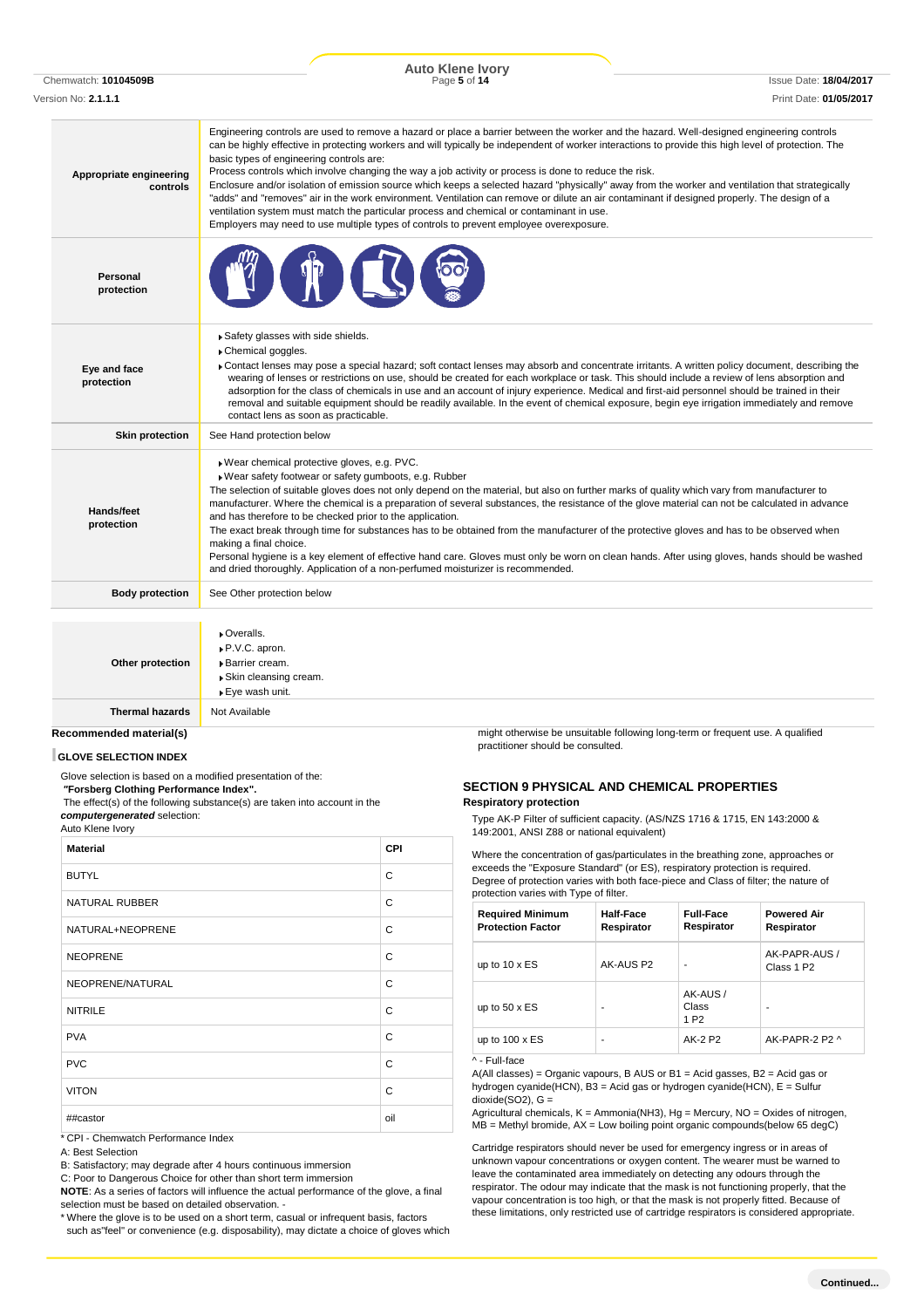Chemwatch: **10104509B** Page **6** of **14** Issue Date: **18/04/2017 Auto Klene Ivory**

# **Information on basic physical and chemical properties**

| Appearance                                                          | Off White coloured, creamy liquid with a little odour; mixes with water. Viscosity: 6500-7500 cps (20degC) |                                               |                |
|---------------------------------------------------------------------|------------------------------------------------------------------------------------------------------------|-----------------------------------------------|----------------|
| <b>Physical state</b>                                               | liquid                                                                                                     | Relative density (Water =<br>1)               | $0.95 - 1.0$   |
| Odour                                                               | Not Available                                                                                              | Partition coefficient n-<br>octanol / water   | Not Available  |
| <b>Odour threshold</b>                                              | Not Available                                                                                              | Auto-ignition<br>temperature<br>$(^{\circ}C)$ | Not Available  |
| pH (as supplied)                                                    | $8 - 9$                                                                                                    | Decomposition<br>temperature                  | Not Available  |
| <b>Melting</b><br>point<br>$\overline{1}$<br>freezing<br>point (°C) | $\pmb{0}$                                                                                                  | <b>Viscosity (cSt)</b>                        | Not Available  |
| Initial boiling point and<br>boiling range (°C)                     | Not Available                                                                                              | Molecular weight<br>(g/mol)                   | Not Applicable |
| Flash point (°C)                                                    | >95                                                                                                        | <b>Taste</b>                                  | Not Available  |
| <b>Evaporation rate</b>                                             | Not Available                                                                                              | <b>Explosive</b><br>properties                | Not Available  |
| Flammability                                                        | Not Applicable                                                                                             | Oxidising<br>properties                       | Not Available  |
| <b>Upper Explosive Limit</b><br>(%)                                 | Not Available                                                                                              | <b>Surface Tension (dyn/cm</b><br>or mN/m)    | Not Available  |
| <b>Lower Explosive Limit</b><br>(%)                                 | Not Available                                                                                              | <b>Volatile Component (%vol)</b>              | Not Available  |
| Vapour pressure<br>(kPa)                                            | Not Available                                                                                              | Gas group                                     | Not Available  |
| Solubility in water<br>(g/L)                                        | Miscible                                                                                                   | pH as a solution<br>(1%)                      | Not Available  |
| Vapour density (Air =<br>1)<br>SECTION 10 STARII ITY AND PEACTIVITY | Not Available                                                                                              | VOC g/L                                       | Not Available  |

### **SECTION 10 STABILITY AND REACTIVITY**

| Reactivity                                                                                | See section 7                                                                                                                      |
|-------------------------------------------------------------------------------------------|------------------------------------------------------------------------------------------------------------------------------------|
| <b>Chemical stability</b>                                                                 | Unstable in the presence of incompatible materials.<br>▶ Product is considered stable.<br>Hazardous polymerisation will not occur. |
| Possibility of hazardous<br>reactions                                                     | See section 7                                                                                                                      |
| <b>Conditions to</b><br>avoid                                                             | See section 7                                                                                                                      |
| Incompatible<br>materials                                                                 | See section 7                                                                                                                      |
| <b>Hazardous decomposition</b><br>products<br><b>CECTION 44 TOVICOLOGICAL INFODMATION</b> | See section 5                                                                                                                      |

# **SECTION 11 TOXICOLOGICAL INFORMATION**

### **Information on toxicological effects**

| <b>Inhaled</b>      | The material can cause respiratory irritation in some persons. The body's response to such irritation can cause further lung damage.<br>Not normally a hazard due to non-volatile nature of product                                                                                                                                                                                                                                                               |
|---------------------|-------------------------------------------------------------------------------------------------------------------------------------------------------------------------------------------------------------------------------------------------------------------------------------------------------------------------------------------------------------------------------------------------------------------------------------------------------------------|
| Ingestion           | Accidental ingestion of the material may be damaging to the health of the individual.<br>Ingestion may result in nausea, abdominal irritation, pain and vomiting                                                                                                                                                                                                                                                                                                  |
| <b>Skin Contact</b> | This material can cause inflammation of the skin on contact in some persons. The material may accentuate any pre-<br>existing dermatitis condition<br>Open cuts, abraded or irritated skin should not be exposed to this material<br>Entry into the blood-stream, through, for example, cuts, abrasions or lesions, may produce systemic injury with harmful effects. Examine the skin prior to the use of the mate<br>any external damage is suitably protected. |
| Eye                 | This material can cause eye irritation and damage in some persons.                                                                                                                                                                                                                                                                                                                                                                                                |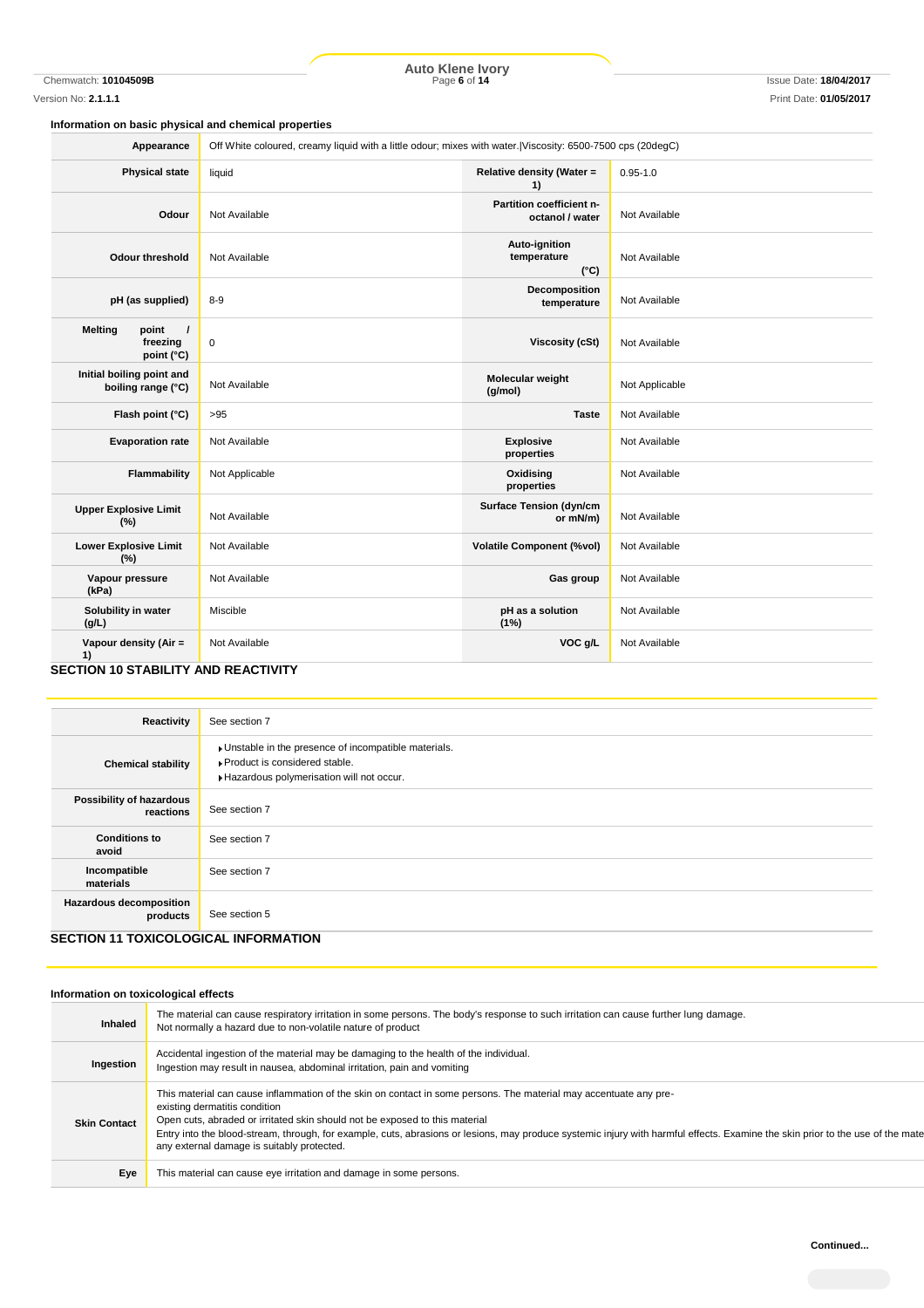**Auto Klene Ivory**

| Chemwatch: 10104509B<br>Version No: 2.1.1.1 |                                                                                                                                                                                                                                                                                                                                                                                                                                                                                                                                                                                                                                                                                                                          | <b>AULO NIGHT IVOLY</b><br>Page 7 of 14          | <b>Issue Date: 18/04/2017</b><br>Print Date: 01/05/2017 |
|---------------------------------------------|--------------------------------------------------------------------------------------------------------------------------------------------------------------------------------------------------------------------------------------------------------------------------------------------------------------------------------------------------------------------------------------------------------------------------------------------------------------------------------------------------------------------------------------------------------------------------------------------------------------------------------------------------------------------------------------------------------------------------|--------------------------------------------------|---------------------------------------------------------|
| Chronic                                     | Long-term exposure to respiratory irritants may result in airways disease, involving difficulty breathing and related whole-body problems.<br>There has been some concern that this material can cause cancer or mutations but there is not enough data to make an assessment.<br>Substance accumulation, in the human body, may occur and may cause some concern following repeated or long-term occupational exposure.<br>Exposure to large doses of aluminium has been connected with the degenerative brain disease Alzheimer's Disease.<br>Repeated application of mildly hydrotreated oils (principally paraffinic), to mouse skin, induced skin tumours; no tumours were induced with severely hydrotreated oils. |                                                  |                                                         |
|                                             | <b>TOXICITY</b>                                                                                                                                                                                                                                                                                                                                                                                                                                                                                                                                                                                                                                                                                                          | <b>IRRITATION</b>                                |                                                         |
| <b>Auto Klene</b><br><b>Ivory</b>           | Dermal (Rabbit) LD50: >2000 mg/kg                                                                                                                                                                                                                                                                                                                                                                                                                                                                                                                                                                                                                                                                                        | Not Available                                    |                                                         |
|                                             | Oral (Rat) LD50: >5000 mg/kg]                                                                                                                                                                                                                                                                                                                                                                                                                                                                                                                                                                                                                                                                                            |                                                  |                                                         |
| aluminium<br>oxide                          | <b>TOXICITY</b><br>$[1]$<br>Oral (rat) LD50: >2000 mg/kgNot Available                                                                                                                                                                                                                                                                                                                                                                                                                                                                                                                                                                                                                                                    | <b>IRRITATION</b>                                |                                                         |
|                                             |                                                                                                                                                                                                                                                                                                                                                                                                                                                                                                                                                                                                                                                                                                                          |                                                  |                                                         |
| white mineral                               | <b>TOXICITY</b>                                                                                                                                                                                                                                                                                                                                                                                                                                                                                                                                                                                                                                                                                                          | <b>IRRITATION</b>                                |                                                         |
| oil<br>(petroleum)                          | Dermal (rabbit) LD50: >2000 mg/kg                                                                                                                                                                                                                                                                                                                                                                                                                                                                                                                                                                                                                                                                                        | Not Available                                    |                                                         |
|                                             | Oral (rat) LD50: >5000 mg/kg]                                                                                                                                                                                                                                                                                                                                                                                                                                                                                                                                                                                                                                                                                            |                                                  |                                                         |
| glycerol                                    | <b>TOXICITY</b><br>$[2]$                                                                                                                                                                                                                                                                                                                                                                                                                                                                                                                                                                                                                                                                                                 | <b>IRRITATION</b>                                |                                                         |
|                                             | Oral (rat) LD50: 12600 mg/kgNot Available                                                                                                                                                                                                                                                                                                                                                                                                                                                                                                                                                                                                                                                                                |                                                  |                                                         |
| distillates,<br>petroleum,<br>light,        | <b>TOXICITY</b>                                                                                                                                                                                                                                                                                                                                                                                                                                                                                                                                                                                                                                                                                                          | <b>IRRITATION</b>                                |                                                         |
| hydrotreated                                | Dermal (rabbit) LD50: >2000 mg/kg                                                                                                                                                                                                                                                                                                                                                                                                                                                                                                                                                                                                                                                                                        | Not Available                                    |                                                         |
|                                             | Oral (rat) LD50: >5000 mg/kg]                                                                                                                                                                                                                                                                                                                                                                                                                                                                                                                                                                                                                                                                                            |                                                  |                                                         |
|                                             | <b>TOXICITY</b>                                                                                                                                                                                                                                                                                                                                                                                                                                                                                                                                                                                                                                                                                                          | <b>IRRITATION</b>                                |                                                         |
| castor oil                                  | Not Available                                                                                                                                                                                                                                                                                                                                                                                                                                                                                                                                                                                                                                                                                                            | Eye (rabbit): 500 mg mild                        |                                                         |
|                                             |                                                                                                                                                                                                                                                                                                                                                                                                                                                                                                                                                                                                                                                                                                                          | Skin (human): 50 mg/48h mild                     |                                                         |
|                                             |                                                                                                                                                                                                                                                                                                                                                                                                                                                                                                                                                                                                                                                                                                                          | Skin (rabbit): 100 mg/24h SEVERE                 |                                                         |
|                                             | <b>TOXICITY</b>                                                                                                                                                                                                                                                                                                                                                                                                                                                                                                                                                                                                                                                                                                          | <b>IRRITATION</b>                                |                                                         |
|                                             |                                                                                                                                                                                                                                                                                                                                                                                                                                                                                                                                                                                                                                                                                                                          |                                                  |                                                         |
|                                             | dermal (rat) LD50: >16000 mg/kg!                                                                                                                                                                                                                                                                                                                                                                                                                                                                                                                                                                                                                                                                                         | Eye (rabbit): 0.1 ml -                           |                                                         |
| triethanolamine                             | Oral (rat) LD50: 5560 mg/kg(calc. <sup>[2]</sup>                                                                                                                                                                                                                                                                                                                                                                                                                                                                                                                                                                                                                                                                         | Eye (rabbit): 10 mg - mild                       |                                                         |
|                                             |                                                                                                                                                                                                                                                                                                                                                                                                                                                                                                                                                                                                                                                                                                                          | Eye (rabbit): 5.62 mg - SEVERE                   |                                                         |
|                                             |                                                                                                                                                                                                                                                                                                                                                                                                                                                                                                                                                                                                                                                                                                                          | minor conjunctival irritation<br>no irritation * |                                                         |
|                                             |                                                                                                                                                                                                                                                                                                                                                                                                                                                                                                                                                                                                                                                                                                                          | Skin (human): 15 mg/3d (int)-mild                |                                                         |
|                                             |                                                                                                                                                                                                                                                                                                                                                                                                                                                                                                                                                                                                                                                                                                                          | Skin (rabbit): 4 h occluded                      |                                                         |
|                                             |                                                                                                                                                                                                                                                                                                                                                                                                                                                                                                                                                                                                                                                                                                                          | Skin (rabbit): 560 mg/24 hr- mild                |                                                         |
|                                             | <b>TOXICITY</b>                                                                                                                                                                                                                                                                                                                                                                                                                                                                                                                                                                                                                                                                                                          | <b>IRRITATION</b>                                |                                                         |
| water                                       |                                                                                                                                                                                                                                                                                                                                                                                                                                                                                                                                                                                                                                                                                                                          |                                                  |                                                         |
|                                             | Not Available                                                                                                                                                                                                                                                                                                                                                                                                                                                                                                                                                                                                                                                                                                            | Not Available                                    |                                                         |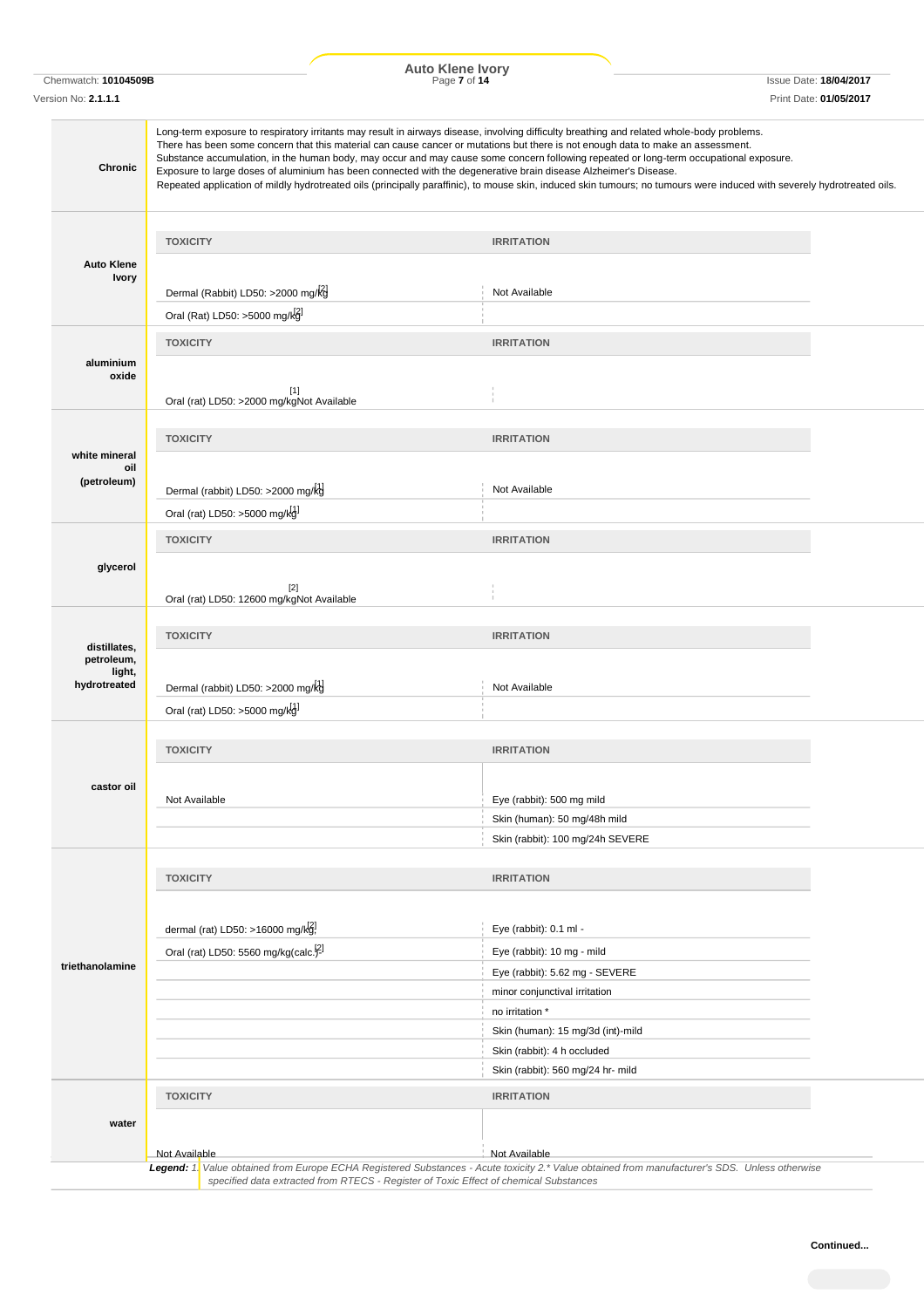|                                                                                                          | Auto Klene Ivory<br>Page 8 of 14                                                                                                                                                                                                                                                                                                                                                                                                                                                                                                                                                                                                                                                                                                                                                                                                                                                                                                                                                                                                                                                                                                                                                                                                                                                                                                                                                                                                                                                                                                                                                                                                                                                                                                                                                                                                                                                                                                                                                                                                                                                                                                                                                                                                                                                                                                                                                                                                                                                                                                                                                                                                                                                                                                                                                                                                                                                                                                                                                                                                                                                                                                                                                                                                                                                                                                                                                |                        |
|----------------------------------------------------------------------------------------------------------|---------------------------------------------------------------------------------------------------------------------------------------------------------------------------------------------------------------------------------------------------------------------------------------------------------------------------------------------------------------------------------------------------------------------------------------------------------------------------------------------------------------------------------------------------------------------------------------------------------------------------------------------------------------------------------------------------------------------------------------------------------------------------------------------------------------------------------------------------------------------------------------------------------------------------------------------------------------------------------------------------------------------------------------------------------------------------------------------------------------------------------------------------------------------------------------------------------------------------------------------------------------------------------------------------------------------------------------------------------------------------------------------------------------------------------------------------------------------------------------------------------------------------------------------------------------------------------------------------------------------------------------------------------------------------------------------------------------------------------------------------------------------------------------------------------------------------------------------------------------------------------------------------------------------------------------------------------------------------------------------------------------------------------------------------------------------------------------------------------------------------------------------------------------------------------------------------------------------------------------------------------------------------------------------------------------------------------------------------------------------------------------------------------------------------------------------------------------------------------------------------------------------------------------------------------------------------------------------------------------------------------------------------------------------------------------------------------------------------------------------------------------------------------------------------------------------------------------------------------------------------------------------------------------------------------------------------------------------------------------------------------------------------------------------------------------------------------------------------------------------------------------------------------------------------------------------------------------------------------------------------------------------------------------------------------------------------------------------------------------------------------|------------------------|
| Chemwatch: 10104509B                                                                                     |                                                                                                                                                                                                                                                                                                                                                                                                                                                                                                                                                                                                                                                                                                                                                                                                                                                                                                                                                                                                                                                                                                                                                                                                                                                                                                                                                                                                                                                                                                                                                                                                                                                                                                                                                                                                                                                                                                                                                                                                                                                                                                                                                                                                                                                                                                                                                                                                                                                                                                                                                                                                                                                                                                                                                                                                                                                                                                                                                                                                                                                                                                                                                                                                                                                                                                                                                                                 | Issue Date: 18/04/2017 |
| Version No: 2.1.1.1                                                                                      |                                                                                                                                                                                                                                                                                                                                                                                                                                                                                                                                                                                                                                                                                                                                                                                                                                                                                                                                                                                                                                                                                                                                                                                                                                                                                                                                                                                                                                                                                                                                                                                                                                                                                                                                                                                                                                                                                                                                                                                                                                                                                                                                                                                                                                                                                                                                                                                                                                                                                                                                                                                                                                                                                                                                                                                                                                                                                                                                                                                                                                                                                                                                                                                                                                                                                                                                                                                 | Print Date: 01/05/2017 |
| <b>WHITE MINERAL OIL</b><br>(PETROLEUM)                                                                  | The materials included in the Lubricating Base Oils category are related from both process and physical-chemical perspectives;<br>The potential toxicity of a specific distillate base oil is inversely related to the severity or extent of processing the oil has undergone, since:<br>The adverse effects of these materials are associated with undesirable components, and<br>$\bullet$<br>The levels of the undesirable components are inversely related to the degree of processing;<br>Distillate base oils receiving the same degree or extent of processing will have similar toxicities;<br>$\bullet$<br>$\bullet$<br>The potential toxicity of residual base oils is independent of the degree of processing the oil receives.<br>$\bullet$<br>The reproductive and developmental toxicity of the distillate base oils is inversely related to the degree of processing.<br>Unrefined & mildly refined distillate base oils contain the highest levels of undesirable components, have the largest variation of hydrocarbon<br>molecules and have shown the highest potential cancer-causing and mutation-causing activities. Highly and severely refined distillate base oils<br>are produced from unrefined and mildly refined oils by removing or transforming undesirable components. In comparison to unrefined and mildly<br>refined base oils, the highly and severely refined distillate base oils have a smaller range of hydrocarbon molecules and have demonstrated very<br>low mammalian toxicity. Testing of residual oils for<br>mutation-causing and cancer-causing potential has shown negative results, supporting the belief that these materials lack biologically active<br>components or the components are largely non-bioavailable due to their molecular size.<br>Toxicity testing has consistently shown that lubricating base oils have low acute<br>toxicities. For highly and severely refined distillate base oils:<br>In animal studies, the acute, oral, semilethal dose is >5g/kg body weight and the semilethal dose by skin contact is >2g/kg body weight. The<br>semilethal concentration for inhalation is 2.18 to >4 mg/L. The materials have varied from "non-irritating" to "moderately irritating" when tested for<br>skin and eye irritation. Testing for sensitisation has been negative. The effects of repeated exposure vary by species; in animals, effects to the<br>testes and lung have been observed, as well as the formation of granulomas. In animals, these substances have not been found to cause<br>reproductive toxicity or significant increases in birth defects. They are also not considered to cause cancer, mutations or chromosome aberrations.<br>Oral (rat) TCLo: 92000 mg/kg/92D-Cont. Generally the toxicity and irritation is of low order. White oils and highly/solvent refined oils have not<br>shown the long term risk of skin cancer that follows persistent skin contamination with some other mineral oils, due in all probability to refining that<br>produces low content of both polyaromatics (PAH) and benz-alpha-pyrenes (BaP)                                                                                                                                                                                                                                                  |                        |
| <b>GLYCEROL</b>                                                                                          | At very high concentrations, evidence predicts that glycerol may cause tremor, irritation of the skin, eyes, digestive tract and airway. Otherwise it<br>is of low toxicity. There is no significant evidence to suggest that it causes cancer, genetic, reproductive or developmental toxicity.                                                                                                                                                                                                                                                                                                                                                                                                                                                                                                                                                                                                                                                                                                                                                                                                                                                                                                                                                                                                                                                                                                                                                                                                                                                                                                                                                                                                                                                                                                                                                                                                                                                                                                                                                                                                                                                                                                                                                                                                                                                                                                                                                                                                                                                                                                                                                                                                                                                                                                                                                                                                                                                                                                                                                                                                                                                                                                                                                                                                                                                                                |                        |
| DISTILLATES,<br>PETROLEUM,<br>LIGHT,<br><b>HYDROTREATED</b>                                              | Kerosene may produce varying ranges of skin irritation, and a reversible eye irritation (if eyes are washed). Skin may be cracked or flaky and/or<br>leathery, with crusts and/or hair loss. It may worsen skin cancers. There may also be loss of weight, discharge from the nose, excessive<br>tiredness, and wheezing. The individual may be pale. There may be increase in the weight of body organs. There was no evidence of harm to<br>pregnancy.                                                                                                                                                                                                                                                                                                                                                                                                                                                                                                                                                                                                                                                                                                                                                                                                                                                                                                                                                                                                                                                                                                                                                                                                                                                                                                                                                                                                                                                                                                                                                                                                                                                                                                                                                                                                                                                                                                                                                                                                                                                                                                                                                                                                                                                                                                                                                                                                                                                                                                                                                                                                                                                                                                                                                                                                                                                                                                                        |                        |
| <b>CASTOR OIL</b>                                                                                        | The material may be irritating to the eye, with prolonged contact causing inflammation. Repeated or prolonged exposure to irritants may produce<br>conjunctivitis. The material may cause severe skin irritation after prolonged or repeated exposure and may produce on contact skin redness,<br>swelling, the production of vesicles, scaling and thickening of the skin. Repeated exposures may produce severe ulceration.<br>Some tumorigenic effects have been reported in animal studies The castor seed contains ricin, a toxic protein. Heating during the oil extraction<br>process denatures and inactivates the protein. However, harvesting castor beans may not be without risk. Allergenic compounds found on the<br>plant surface can cause permanent nerve damage, making the harvest of castor beans a human health risk. The United States Food and Drug<br>Administration (FDA) has categorized<br>castor oil as "generally recognized as safe and effective" (GRASE) for over-the-counter use as a laxative with its major site of action the small<br>intestine where it is digested into ricinoleic acid. Despite castor oil being widely used to start labor in pregnant women, to date there is not enough<br>research to show whether it is effective to ripen the cervix or induce labour Due to its foul taste a heavy dose of castor oil was formerly used as a<br>humiliating punishment for children and<br>adults. Victims of this treatment did sometimes die, as the dehydrating effects of the oil-induced diarrhea; however, even those victims who<br>survived had to bear the humiliation of the laxative effects resulting from excessive consumption of the oil.                                                                                                                                                                                                                                                                                                                                                                                                                                                                                                                                                                                                                                                                                                                                                                                                                                                                                                                                                                                                                                                                                                                                                                                                                                                                                                                                                                                                                                                                                                                                                                                                                                                                         |                        |
| <b>TRIETHANOLAMINE</b>                                                                                   | The following information refers to contact allergens as a group and may not be specific to this product.<br>Contact allergies quickly manifest themselves as contact eczema, more rarely as urticaria or Quincke's oedema. The pathogenesis of contact<br>eczema involves a cell-mediated (T lymphocytes) immune reaction of the delayed type. Other allergic skin reactions, e.g. contact urticaria, involve<br>antibody-mediated immune reactions. The significance of the contact allergen is not simply determined by its sensitisation potential: the<br>distribution of the substance and the opportunities<br>for contact with it are equally important. A weakly sensitising substance which is widely distributed can be a more important allergen than one with<br>stronger sensitising potential with which few individuals come into contact. From a clinical point of view, substances are noteworthy if they<br>produce an allergic test reaction in more than 1% of the persons tested.<br>Overexposure to most of these materials may cause adverse health effects.<br>Many amine-based compounds can cause release of histamines, which, in turn, can trigger allergic and other physiological effects, including<br>constriction of the bronchi or asthma and inflammation of the cavity of the nose. Whole-body symptoms include headache, nausea, faintness,<br>anxiety, a decrease in blood pressure, rapid heartbeat, itching, reddening of the skin, urticaria (hives) and swelling of the face, which are usually<br>transient.<br>There are generally four routes of possible or potential exposure: inhalation, skin contact, eye contact, and swallowing.<br>Inhalation: Inhaling vapours may result in moderate to severe irritation of the tissues of the nose and throat and can irritate the lungs. Higher<br>concentrations of certain amines can produce severe respiratory irritation, characterized by discharge from the nose, coughing, difficulty in<br>breathing and chest pain. Chronic<br>exposure via inhalation may cause headache, nausea, vomiting, drowsiness, sore throat, inflammation of the bronchi and lungs, and possible<br>lung damage. The material may produce severe irritation to the eye causing pronounced inflammation. Repeated or prolonged exposure to<br>irritants may produce conjunctivitis.<br>The material may cause skin irritation after prolonged or repeated exposure and may produce on contact skin redness, swelling, the production of<br>vesicles, scaling and thickening of the skin.<br>Studies done show that triethanolamine is of low toxicity following high dose exposure by swallowing, skin contact or inhalation. It has not been<br>shown to cause cancer, genetic defects, reproductive or developmental toxicity.<br>NOTE: Substance has been shown to be mutagenic in at least one assay, or belongs to a family of chemicals producing damage or change to<br>cellular DNA. Lachrymation, diarrhoea, convulsions, urinary tract changes, changes in bladder weight, changes in testicular weight, changes in<br>thymus weight, changes in liver weight, dermatitis after systemic exposure, kidney, ureter, bladder tumours recorded. Equivocal tumourigen by<br>RTECS criteria. Dermal rabbit value quoted above is for occluded patch in male or female animals * Union Carbide |                        |
| <b>ALUMINIUM OXIDE &amp;</b><br><b>DISTILLATES,</b><br>PETROLEUM,<br>LIGHT,<br><b>HYDROTREATED &amp;</b> | No significant acute toxicological data identified in literature search.                                                                                                                                                                                                                                                                                                                                                                                                                                                                                                                                                                                                                                                                                                                                                                                                                                                                                                                                                                                                                                                                                                                                                                                                                                                                                                                                                                                                                                                                                                                                                                                                                                                                                                                                                                                                                                                                                                                                                                                                                                                                                                                                                                                                                                                                                                                                                                                                                                                                                                                                                                                                                                                                                                                                                                                                                                                                                                                                                                                                                                                                                                                                                                                                                                                                                                        |                        |
| <b>WATER</b>                                                                                             |                                                                                                                                                                                                                                                                                                                                                                                                                                                                                                                                                                                                                                                                                                                                                                                                                                                                                                                                                                                                                                                                                                                                                                                                                                                                                                                                                                                                                                                                                                                                                                                                                                                                                                                                                                                                                                                                                                                                                                                                                                                                                                                                                                                                                                                                                                                                                                                                                                                                                                                                                                                                                                                                                                                                                                                                                                                                                                                                                                                                                                                                                                                                                                                                                                                                                                                                                                                 |                        |
| <b>WHITE MINERAL OIL</b><br>(PETROLEUM) &<br><b>TRIETHANOLAMINE</b>                                      | The substance is classified by IARC as Group 3:<br>NOT classifiable as to its carcinogenicity to humans.<br>Evidence of carcinogenicity may be inadequate or limited in animal testing.                                                                                                                                                                                                                                                                                                                                                                                                                                                                                                                                                                                                                                                                                                                                                                                                                                                                                                                                                                                                                                                                                                                                                                                                                                                                                                                                                                                                                                                                                                                                                                                                                                                                                                                                                                                                                                                                                                                                                                                                                                                                                                                                                                                                                                                                                                                                                                                                                                                                                                                                                                                                                                                                                                                                                                                                                                                                                                                                                                                                                                                                                                                                                                                         |                        |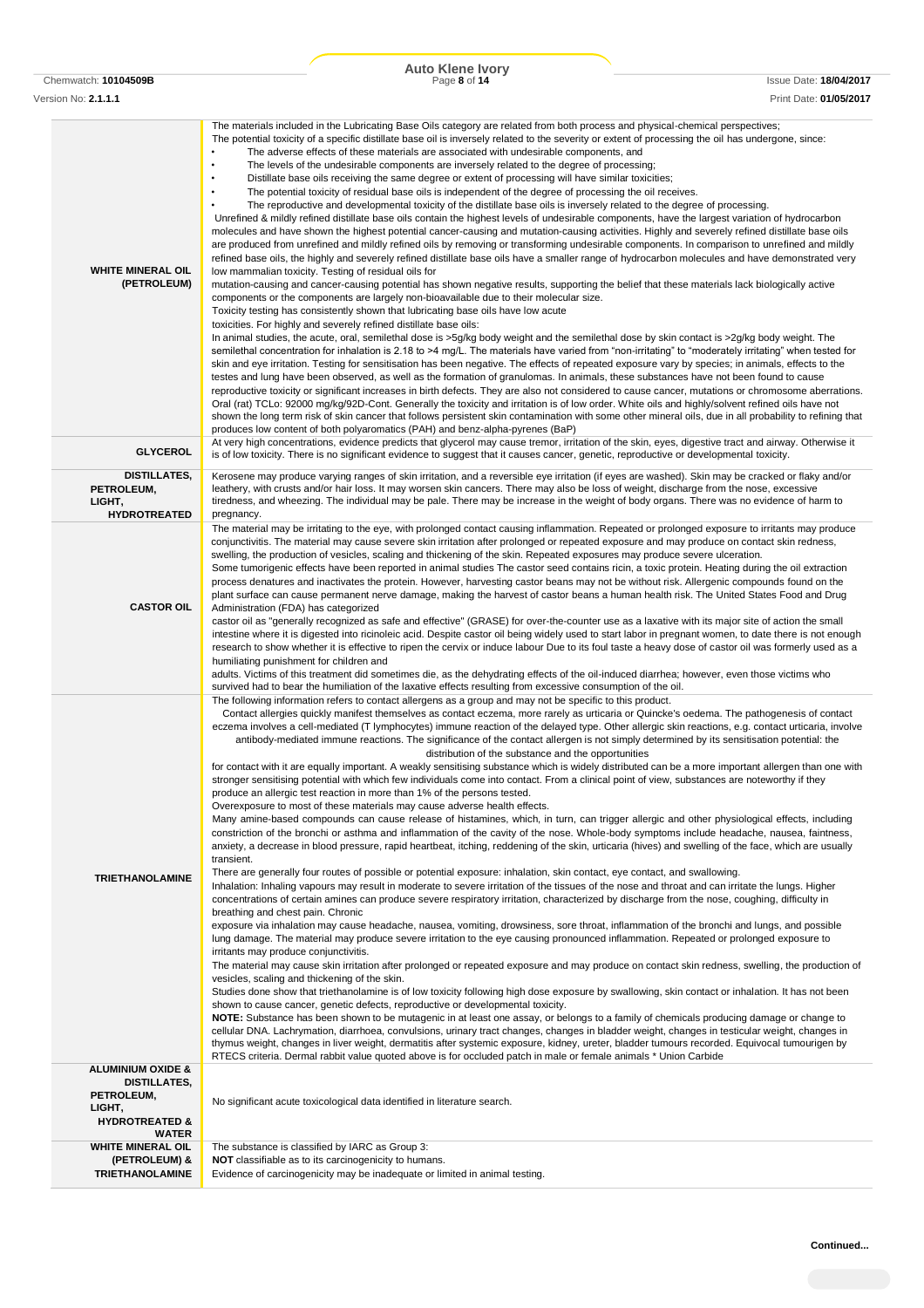|                                                 | <b>Auto Klene Ivory</b>                                                                                                                                                                                                                                                                                                                                                                                                                                                                                                                                                                                                                                                                                                                                                                                                                                                                                                                                                                                                                                                                                                                 |                                 |                                                                                                                                                           |
|-------------------------------------------------|-----------------------------------------------------------------------------------------------------------------------------------------------------------------------------------------------------------------------------------------------------------------------------------------------------------------------------------------------------------------------------------------------------------------------------------------------------------------------------------------------------------------------------------------------------------------------------------------------------------------------------------------------------------------------------------------------------------------------------------------------------------------------------------------------------------------------------------------------------------------------------------------------------------------------------------------------------------------------------------------------------------------------------------------------------------------------------------------------------------------------------------------|---------------------------------|-----------------------------------------------------------------------------------------------------------------------------------------------------------|
| Chemwatch: 10104509B                            | Page 9 of 14                                                                                                                                                                                                                                                                                                                                                                                                                                                                                                                                                                                                                                                                                                                                                                                                                                                                                                                                                                                                                                                                                                                            |                                 | <b>Issue Date: 18/04/2017</b>                                                                                                                             |
| Version No: <b>2.1.1.1</b>                      |                                                                                                                                                                                                                                                                                                                                                                                                                                                                                                                                                                                                                                                                                                                                                                                                                                                                                                                                                                                                                                                                                                                                         |                                 | Print Date: 01/05/2017                                                                                                                                    |
| <b>GLYCEROL &amp;</b><br><b>TRIETHANOLAMINE</b> | Asthma-like symptoms may continue for months or even years after exposure to the material ends. This may be due to a non-allergic condition<br>for diagnosing RADS include the absence of previous airways disease in a non-atopic individual, with sudden onset of persistent asthma-like<br>symptoms within minutes to hours of a documented exposure to the irritant. Other criteria for diagnosis of RADS include a reversible airflow<br>pattern on lung function tests, moderate to severe bronchial hyperreactivity on methacholine challenge testing, and the lack of minimal<br>lymphocytic inflammation, without eosinophilia. RADS (or asthma) following an irritating inhalation is an infrequent disorder with rates related to<br>the concentration of and duration of exposure to the irritating substance. On the other hand, industrial bronchitis is a disorder that occurs as a<br>result of exposure due to high concentrations of irritating substance (often particles) and is completely reversible after exposure ceases. The<br>disorder is characterized by difficulty breathing, cough and mucus production. |                                 | known as reactive airways dysfunction syndrome (RADS) which can occur after exposure to high levels of highly irritating compound. Main criteria          |
| <b>Acute Toxicity</b>                           | ×                                                                                                                                                                                                                                                                                                                                                                                                                                                                                                                                                                                                                                                                                                                                                                                                                                                                                                                                                                                                                                                                                                                                       | Carcinogenicity                 |                                                                                                                                                           |
| <b>Skin Irritation/Corrosion</b>                | ✔                                                                                                                                                                                                                                                                                                                                                                                                                                                                                                                                                                                                                                                                                                                                                                                                                                                                                                                                                                                                                                                                                                                                       | Reproductivity                  | 0                                                                                                                                                         |
| <b>Serious Eye</b><br>Damage/Irritation         | v                                                                                                                                                                                                                                                                                                                                                                                                                                                                                                                                                                                                                                                                                                                                                                                                                                                                                                                                                                                                                                                                                                                                       | <b>STOT - Single Exposure</b>   | ັ                                                                                                                                                         |
| <b>Respiratory or Skin</b><br>sensitisation     | ⊚                                                                                                                                                                                                                                                                                                                                                                                                                                                                                                                                                                                                                                                                                                                                                                                                                                                                                                                                                                                                                                                                                                                                       | <b>STOT - Repeated Exposure</b> | ◎                                                                                                                                                         |
| <b>Mutagenicity</b>                             | ⊚                                                                                                                                                                                                                                                                                                                                                                                                                                                                                                                                                                                                                                                                                                                                                                                                                                                                                                                                                                                                                                                                                                                                       | <b>Aspiration Hazard</b>        | $\circ$                                                                                                                                                   |
|                                                 |                                                                                                                                                                                                                                                                                                                                                                                                                                                                                                                                                                                                                                                                                                                                                                                                                                                                                                                                                                                                                                                                                                                                         | Legend:                         | $\blacktriangleright$ – Data available but does not fill the criteria for classification<br>$\blacktriangleright$ – Data available to make classification |

### *– Data Not Available to make classification*

# **SECTION 12 ECOLOGICAL INFORMATION**

| <b>Toxicity</b>                  |                                |                                 |                                |                |                |
|----------------------------------|--------------------------------|---------------------------------|--------------------------------|----------------|----------------|
| Auto Klene Ivory                 |                                |                                 |                                |                |                |
|                                  | <b>ENDPOINT</b>                | <b>TEST DURATION (HR)</b>       | <b>SPECIES</b>                 | VALUE          | <b>SOURCE</b>  |
|                                  | NotNotNot                      | Not ApplicableNot Applicable    | ApplicableApplicableApplicable |                |                |
|                                  |                                |                                 |                                | VALUE          | SOURCE         |
|                                  | <b>ENDPOINT</b><br><b>LC50</b> | <b>TEST DURATION (HR)</b><br>96 | <b>SPECIES</b><br>Fish         | $0.0029$ ng/L  | $\sqrt{2}$     |
| aluminium oxide                  | EC50                           | 48                              | Crustacea                      | 0.7364mg/L     | $\sqrt{2}$     |
|                                  | EC50                           | 96                              | Algae or other aquatic plants  | 0.0054mg/L     | $\sqrt{2}$     |
|                                  | EC50                           | 168                             | Crustacea                      | $0.0076$ ng/L  | $\overline{2}$ |
|                                  | <b>NOEC</b>                    | 72                              | Algae or other aquatic plants  | $>=0.004$ mg/L | $\sqrt{2}$     |
| white mineral oil<br>(petroleum) | <b>ENDPOINT</b>                | <b>TEST DURATION (HR)</b>       | <b>SPECIES</b>                 | VALUE          | <b>SOURCE</b>  |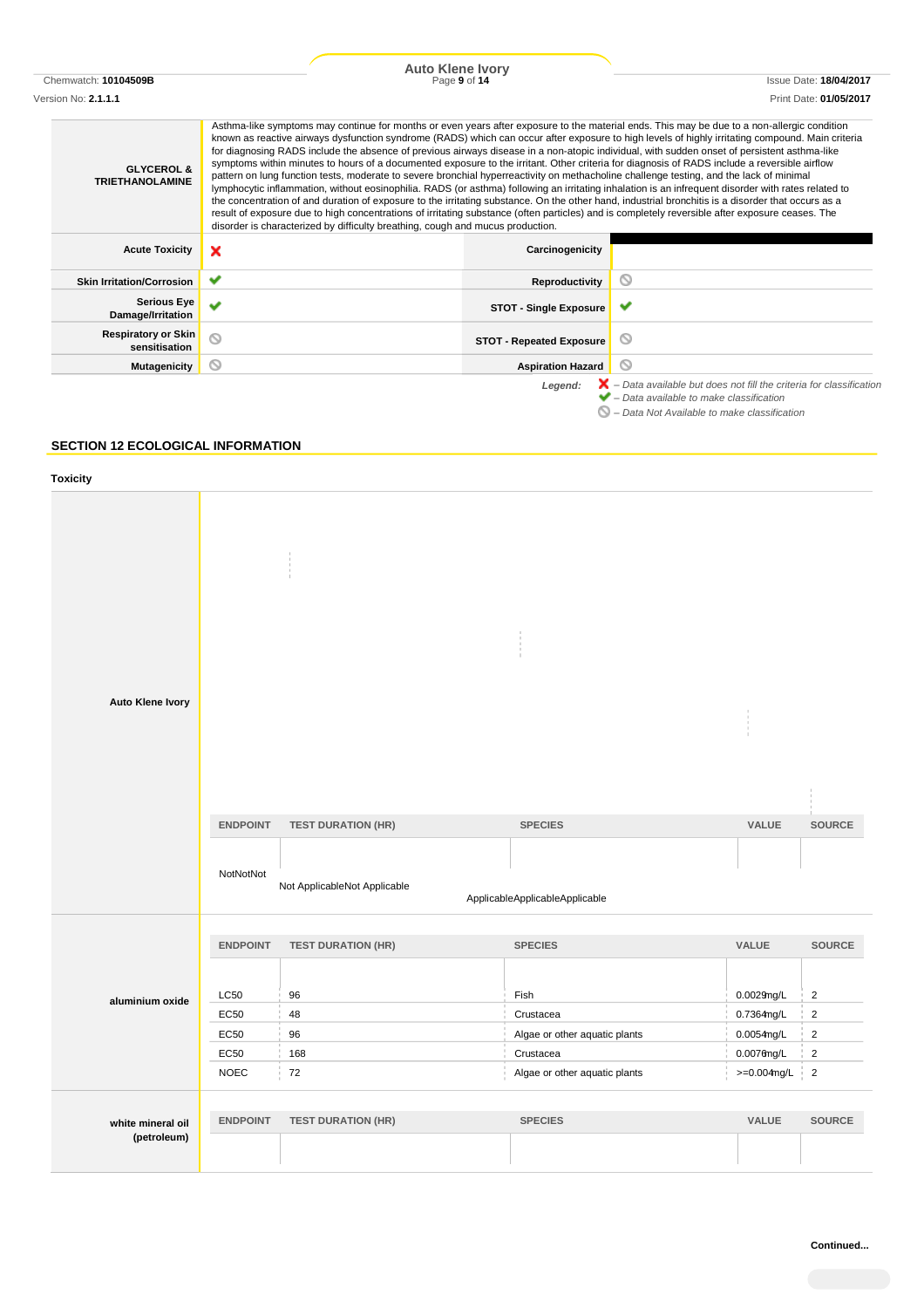|                                                |                 | Auto Klene Ivory<br>Page 10 of 14                              |                                |                |                                                         |
|------------------------------------------------|-----------------|----------------------------------------------------------------|--------------------------------|----------------|---------------------------------------------------------|
| Chemwatch: 10104509B<br>Version No: 2.1.1.1    |                 |                                                                |                                |                | <b>Issue Date: 18/04/2017</b><br>Print Date: 01/05/2017 |
|                                                |                 |                                                                |                                |                |                                                         |
|                                                | NotNotNot       | Not ApplicableNot Applicable<br>ApplicableApplicableApplicable |                                |                |                                                         |
|                                                | <b>ENDPOINT</b> | <b>TEST DURATION (HR)</b>                                      | <b>SPECIES</b>                 | VALUE          | <b>SOURCE</b>                                           |
| glycerol                                       | <b>LC50</b>     | 96                                                             | Fish                           | $>1$ 1mg/L     | $\sqrt{2}$                                              |
|                                                | EC50            | 96                                                             | Algae or other aquatic plants  | 77712.039ng/L  | 3                                                       |
|                                                | EC <sub>0</sub> | 24                                                             | Crustacea                      | >500mg/L       | $\overline{1}$                                          |
|                                                | <b>ENDPOINT</b> | <b>TEST DURATION (HR)</b>                                      | <b>SPECIES</b>                 | VALUE          | <b>SOURCE</b>                                           |
| distillates, petroleum,<br>light, hydrotreated |                 |                                                                |                                |                |                                                         |
|                                                | <b>LC50</b>     | 96                                                             | Fish                           | $2.2$ mg/L $4$ |                                                         |
|                                                | <b>NOEC</b>     | 3072                                                           | Fish                           | $=1$ mg/L 1    |                                                         |
| castor oil                                     | <b>ENDPOINT</b> | <b>TEST DURATION (HR)</b>                                      | <b>SPECIES</b>                 | VALUE          | SOURCE                                                  |
|                                                |                 |                                                                |                                |                |                                                         |
|                                                | NotNotNot       | Not ApplicableNot Applicable                                   | ApplicableApplicableApplicable |                |                                                         |
|                                                |                 |                                                                |                                |                |                                                         |
|                                                | <b>ENDPOINT</b> | <b>TEST DURATION (HR)</b>                                      | <b>SPECIES</b>                 | VALUE          | <b>SOURCE</b>                                           |
| triethanolamine                                | LC50            | 96                                                             | Fish                           | 11800mg/L 4    |                                                         |
|                                                | EC50            | $96\,$                                                         | Algae or other aquatic plants  | 169mg/L        | $\mathbf{1}$                                            |
|                                                | EC10            | 96                                                             | Algae or other aquatic plants  | 7.1mg/L        | $\frac{1}{2}$ 1                                         |
|                                                | <b>NOEC</b>     | 504                                                            | Crustacea                      | 16mg/L         | $\frac{1}{2}$ 1                                         |
| water                                          | <b>ENDPOINT</b> | <b>TEST DURATION (HR)</b>                                      | <b>SPECIES</b>                 | VALUE          | <b>SOURCE</b>                                           |
|                                                |                 |                                                                |                                |                |                                                         |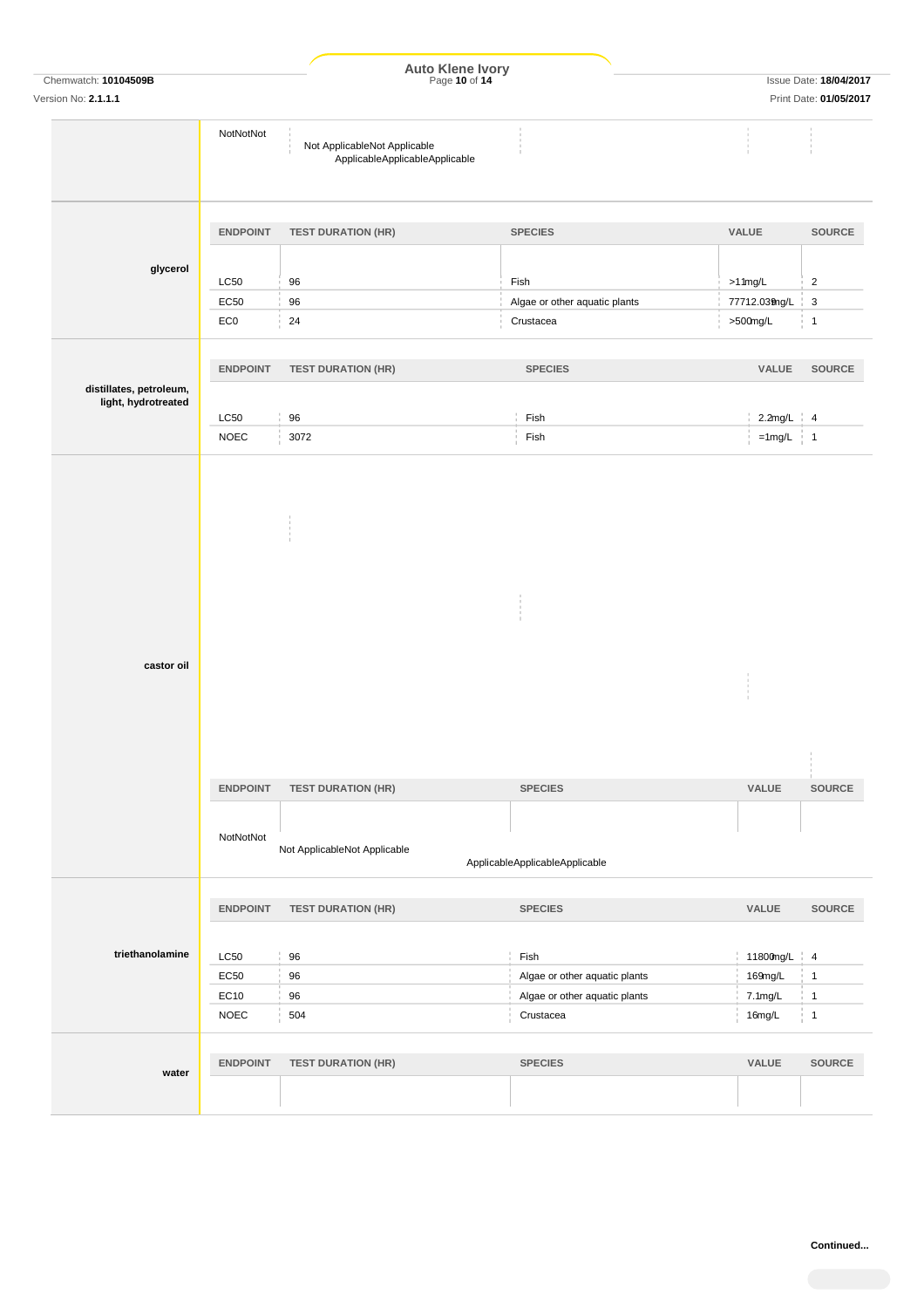# Version No: **2.1.1.1** Print Date: **01/05/2017 NotNot** Not ApplicableNot Applicable ApplicableApplicableApplicable *Legend: Extracted from 1. IUCLID Toxicity Data 2. Europe ECHA Registered Substances - Ecotoxicological Information - Aquatic Toxicity 3. EPIWIN Suite V3.12 (QSAR) - Aquatic Toxicity Data (Estimated) 4. US EPA, Ecotox database - Aquatic Toxicity Data 5. ECETOC Aquatic Hazard Assessment Data 6. NITE (Japan) - Bioconcentration Data 7. METI (Japan) - Bioconcentration Data 8. Vendor Data*

**for lubricating oil base stocks:**

**Vapor Pressure** Vapor pressures of lubricating base oils are reported to be negligible. In one study, the experimentally measured vapour pressure of a solvent-dewaxed heavy paraffinic distillate base oil was 1.7 x 10exp-4 Pa . Since base oils are mixtures of C15 to C50 paraffinic, naphthenic, and aromatic hydrocarbon isomers, representative components of those structures were selected to calculate a range of vapor pressures. The estimated vapor pressure values for these selected components of base oils ranged from 4.5 x 10exp-1 Pa to 2 x 10exp-13Pa. Based on Dalton's Law the expected total vapour pressure for base oils would fall well below minimum levels (10exp-5 Pa) of recommended experimental procedures.

Partition Coefficient (log Kow): In mixtures such as the base oils, the percent distribution of the hydrocarbon groups (i.e., paraffins, naphthenes, and aromatics) and the carbon chain lengths determines in-part the partitioning characteristics of the mixture. Generally, hydrocarbon chains with fewer carbon atoms tend to have lower partition coefficients than those with higher carbon numbers .However, due to their complex composition, unequivocal determination of the log Kow of these hydrocarbon mixtures cannot be made. For Glycerol: Log Kow: -2.66 to -2.47, Atmospheric Fate: Glycerol is broken down in the air by hydroxyl radicals the half-life for this process is 6.8 hours. However, only a negligible amount of the substance will move to the atmospheric compartment. Terrestrial Fate: Only a negligible amount of glycerol will move into the soil compartment, if released into the environment. Aquatic Fate: Glycerol is considered to be readily biodegradable in the aquatic environment. Pre-adapted microorganisms can break glycerol down rapidly in oxygenated/low oxygen waters. The substance is not expected to react with water. When released to water, 100% of the substance will remain in the water compartment - only negligible amounts will be distributed to sediment.

Drinking Water Standards: hydrocarbon total: 10 ug/l (UK

max.). For Aluminium and its Compunds and Salts:

Environmental Fate - As an element, aluminium cannot be degraded in the environment, but may undergo various precipitation or ligand exchange reactions. Aluminium in compounds has only one oxidation state (+3), and would not undergo oxidation-reduction reactions under environmental conditions. Aluminium can be complexed by various ligands present in the environment (e.g., fulvic and humic acids). The solubility of aluminium in the environment will depend on the ligands present and the pH. Atmospheric Fate: Air Quality Standards: none available.

Aquatic Fate: The hydrated aluminium ion undergoes hydrolysis. The speciation of aluminium in water is pH

dependent. **DO NOT** discharge into sewer or waterways.

#### **Persistence and degradability**

| Ingredient                                     | Persistence: Water/Soil | <b>Persistence: Air</b> |  |  |  |  |
|------------------------------------------------|-------------------------|-------------------------|--|--|--|--|
| glycerol                                       | LOW                     | LOW                     |  |  |  |  |
| triethanolamine                                | LOW                     | LOW                     |  |  |  |  |
| water                                          | LOW                     | LOW                     |  |  |  |  |
| <b>Bioaccumulative potential</b>               |                         |                         |  |  |  |  |
| Ingredient                                     | <b>Bioaccumulation</b>  |                         |  |  |  |  |
| glycerol                                       | LOW (LogKOW = $-1.76$ ) |                         |  |  |  |  |
| distillates, petroleum, light,<br>hydrotreated | LOW (BCF = $159$ )      |                         |  |  |  |  |
| triethanolamine                                | LOW (BCF = $3.9$ )      |                         |  |  |  |  |
| water                                          | LOW (LogKOW = $-1.38$ ) |                         |  |  |  |  |
| <b>Mobility in soil</b>                        |                         |                         |  |  |  |  |
| Ingredient                                     | <b>Mobility</b>         |                         |  |  |  |  |
| glycerol                                       | $HIGH (KOC = 1)$        |                         |  |  |  |  |
| triethanolamine                                | LOW ( $KOC = 10$ )      |                         |  |  |  |  |
| water                                          | LOW ( $KOC = 14.3$ )    |                         |  |  |  |  |
| <b>SECTION 13 DISPOSAL CONSIDERATIONS</b>      |                         |                         |  |  |  |  |

**Waste treatment methods**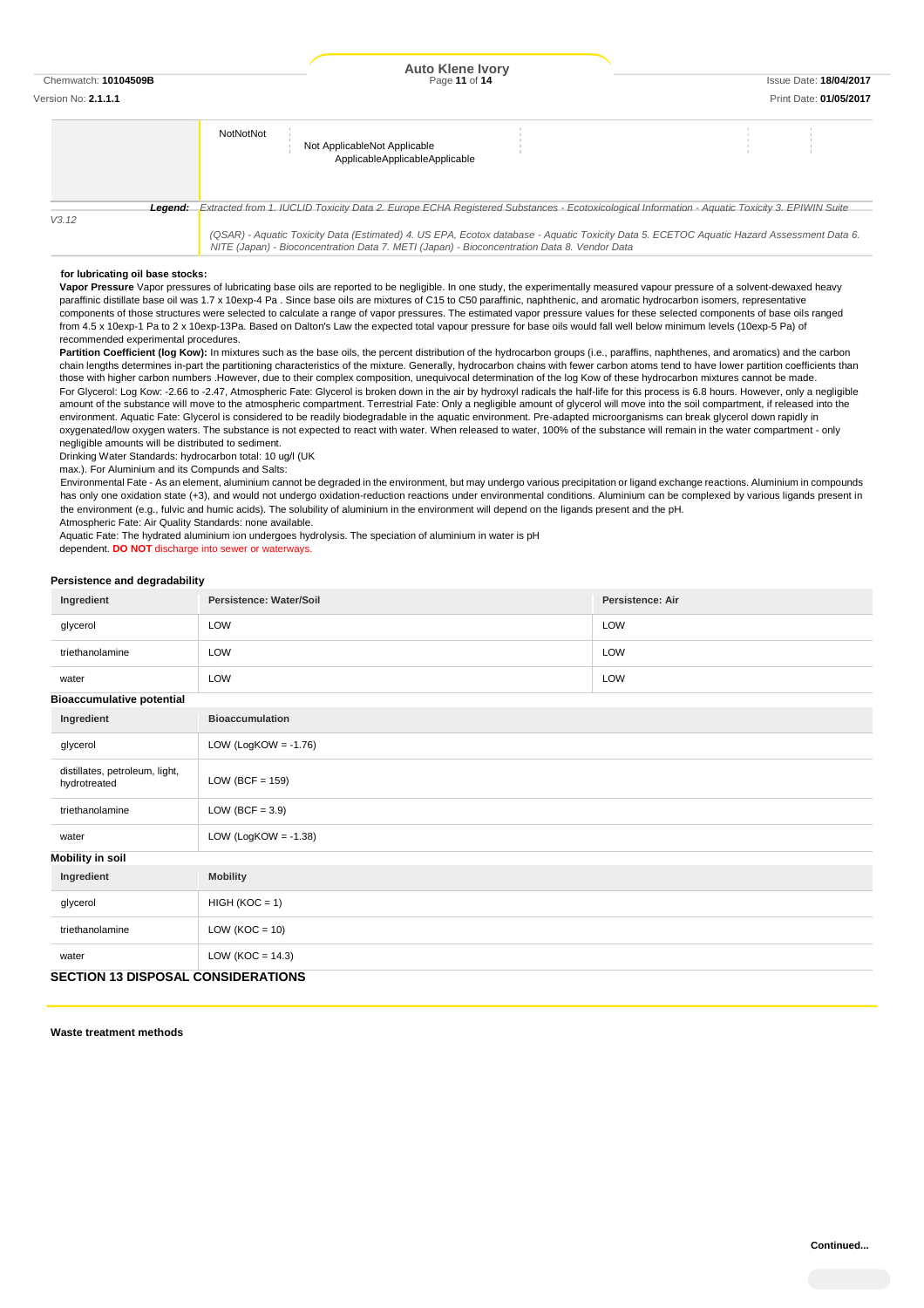| Chemwatch: 10104509B<br>Version No: <b>2.1.1.1</b> | Page 12 of 14                                                                                                                                                                                                                                                                                                                                                                                                                                                                                                                                                                                                                                                                                                                                                                                                                                                                                                                                                                                                                                                                                                                                                                                                                                                                                                                                                                                                                                                                              | <b>Issue Date: 18/04/2017</b> |
|----------------------------------------------------|--------------------------------------------------------------------------------------------------------------------------------------------------------------------------------------------------------------------------------------------------------------------------------------------------------------------------------------------------------------------------------------------------------------------------------------------------------------------------------------------------------------------------------------------------------------------------------------------------------------------------------------------------------------------------------------------------------------------------------------------------------------------------------------------------------------------------------------------------------------------------------------------------------------------------------------------------------------------------------------------------------------------------------------------------------------------------------------------------------------------------------------------------------------------------------------------------------------------------------------------------------------------------------------------------------------------------------------------------------------------------------------------------------------------------------------------------------------------------------------------|-------------------------------|
|                                                    |                                                                                                                                                                                                                                                                                                                                                                                                                                                                                                                                                                                                                                                                                                                                                                                                                                                                                                                                                                                                                                                                                                                                                                                                                                                                                                                                                                                                                                                                                            | Print Date: 01/05/2017        |
| <b>Product / Packaging</b><br>disposal             | Legislation addressing waste disposal requirements may differ by country, state and/ or territory. Each user must refer to laws operating in their<br>area. In some areas, certain wastes must be tracked.<br>A Hierarchy of Controls seems to be common - the user should investigate:<br>$\triangleright$ Reduction $\triangleright$<br>Reuse<br>$\triangleright$ Recycling<br>Disposal (if all else fails)<br>This material may be recycled if unused, or if it has not been contaminated so as to make it unsuitable for its intended use. If it has been<br>contaminated, it may be possible to reclaim the product by filtration, distillation or some other means. Shelf life considerations should also be applied<br>in making decisions of this type.<br>Note that properties of a material may change in use, and recycling or reuse may not always be appropriate.<br>. DO NOT allow wash water from cleaning or process equipment to enter drains.<br>It may be necessary to collect all wash water for treatment before disposal.<br>In all cases disposal to sewer may be subject to local laws and regulations and these should be considered first.<br>. Where in doubt contact the responsible authority.<br>Recycle wherever possible or consult manufacturer for recycling options.<br>Consult State Land Waste Authority for disposal.<br>Bury or incinerate residue at an approved site.<br>Recycle containers if possible, or dispose of in an authorised landfill. |                               |

### **SECTION 14 TRANSPORT INFORMATION**

| <b>Labels Required</b>                                                          |                |  |
|---------------------------------------------------------------------------------|----------------|--|
| <b>Marine Pollutant</b>                                                         | NO.            |  |
| <b>HAZCHEM</b>                                                                  | Not Applicable |  |
| Land transport (ADG): NOT REGULATED FOR TRANSPORT OF DANGEROUS GOODS            |                |  |
| Air transport (ICAO-IATA / DGR): NOT REGULATED FOR TRANSPORT OF DANGEROUS GOODS |                |  |

**Sea transport (IMDG-Code / GGVSee): NOT REGULATED FOR TRANSPORT OF DANGEROUS GOODS**

**Transport in bulk according to Annex II of MARPOL and the IBC code** Not Applicable

# **SECTION 15 REGULATORY INFORMATION**

**Safety, health and environmental regulations / legislation specific for the substance or mixture**

**ALUMINIUM OXIDE(1344-28-1.) IS FOUND ON THE FOLLOWING REGULATORY LISTS**

Australia Exposure Standards Australia Inventory of Chemical Substances (AICS)

**WHITE MINERAL OIL (PETROLEUM)(8042-47-5) IS FOUND ON THE FOLLOWING REGULATORY LISTS**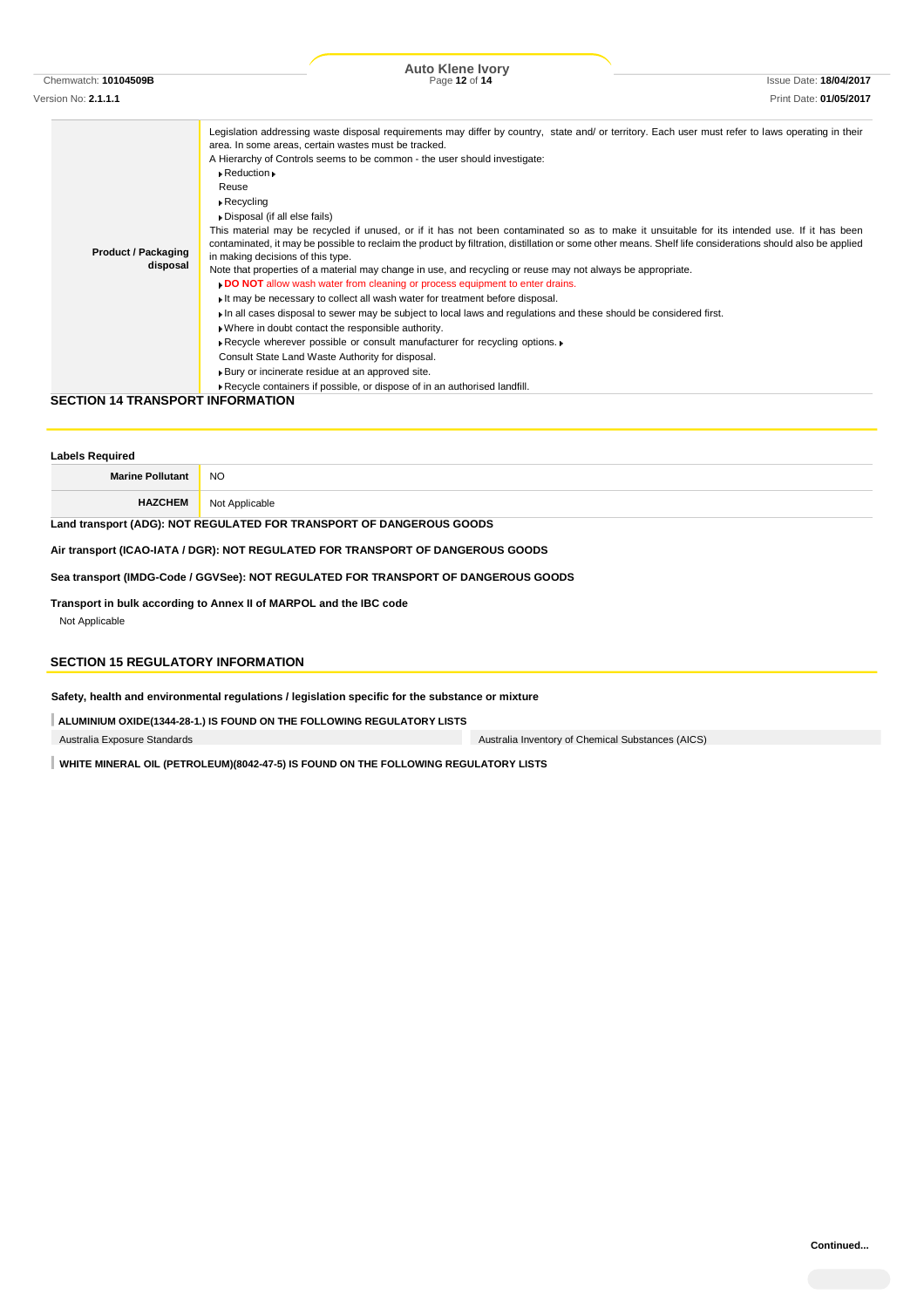| Chemwatch: 10104509B                                                                               |                         | Page 13 of 14                                                                                    | <b>Issue Date: 18/04/2017</b>                                                      |
|----------------------------------------------------------------------------------------------------|-------------------------|--------------------------------------------------------------------------------------------------|------------------------------------------------------------------------------------|
|                                                                                                    | <b>Auto Klene Ivory</b> |                                                                                                  |                                                                                    |
| Version No: 2.1.1.1                                                                                |                         |                                                                                                  | Print Date: 01/05/2017                                                             |
|                                                                                                    |                         |                                                                                                  |                                                                                    |
| Australia Exposure Standards                                                                       |                         | Australia Inventory of Chemical Substances (AICS)                                                |                                                                                    |
| Australia Hazardous Substances Information System - Consolidated Lists                             |                         | International Agency for Research on Cancer (IARC) - Agents Classified by the IARC<br>Monographs |                                                                                    |
| GLYCEROL(56-81-5) IS FOUND ON THE FOLLOWING REGULATORY LISTS                                       |                         |                                                                                                  |                                                                                    |
| Australia Exposure Standards                                                                       |                         | Australia Inventory of Chemical Substances (AICS)                                                |                                                                                    |
| DISTILLATES, PETROLEUM, LIGHT, HYDROTREATED(64742-47-8) IS FOUND ON THE FOLLOWING REGULATORY LISTS |                         |                                                                                                  |                                                                                    |
| Australia Exposure Standards                                                                       |                         | Australia Inventory of Chemical Substances (AICS)                                                |                                                                                    |
| Australia Hazardous Substances Information System - Consolidated Lists                             |                         | Monographs                                                                                       | International Agency for Research on Cancer (IARC) - Agents Classified by the IARC |
| CASTOR OIL(8001-79-4) IS FOUND ON THE FOLLOWING REGULATORY LISTS                                   |                         |                                                                                                  |                                                                                    |
| Australia Inventory of Chemical Substances (AICS)                                                  |                         |                                                                                                  |                                                                                    |
| TRIETHANOLAMINE(102-71-6) IS FOUND ON THE FOLLOWING REGULATORY LISTS                               |                         |                                                                                                  |                                                                                    |
| Australia Exposure Standards                                                                       |                         | Australia Inventory of Chemical Substances (AICS)                                                |                                                                                    |
| Australia Hazardous Substances Information System - Consolidated Lists                             |                         | Monographs                                                                                       | International Agency for Research on Cancer (IARC) - Agents Classified by the IARC |

### **WATER(7732-18-5) IS FOUND ON THE FOLLOWING REGULATORY LISTS**

| Australia Inventory of Chemical Substances (AICS) |                                                                                                                                                                                              |
|---------------------------------------------------|----------------------------------------------------------------------------------------------------------------------------------------------------------------------------------------------|
| <b>National Inventory</b>                         | <b>Status</b>                                                                                                                                                                                |
| Australia - AICS                                  | Y                                                                                                                                                                                            |
| Canada - DSL                                      | Y                                                                                                                                                                                            |
| Canada - NDSL                                     | N (glycerol; triethanolamine; water; distillates, petroleum, light, hydrotreated; aluminium oxide; castor oil; white mineral oil (petroleum))                                                |
| China - IECSC                                     | Y                                                                                                                                                                                            |
| Europe - EINEC / ELINCS /<br><b>NLP</b>           | Y                                                                                                                                                                                            |
| Japan - ENCS                                      | N (glycerol; triethanolamine; water; distillates, petroleum, light, hydrotreated; aluminium oxide; castor oil; white mineral oil (petroleum))                                                |
| Korea - KECI                                      | Y                                                                                                                                                                                            |
| New Zealand - NZIoC                               | Y                                                                                                                                                                                            |
| Philippines - PICCS                               | Y                                                                                                                                                                                            |
| USA - TSCA                                        | Y                                                                                                                                                                                            |
| Legend:                                           | $Y = All$ ingredients are on the inventory<br>$N = Not$ determined or one or more ingredients are not on the inventory and are not exempt from listing(see specific ingredients in brackets) |

# **SECTION 16 OTHER INFORMATION**

### **Other information**

### **Ingredients with multiple cas numbers**

| <b>Name</b> | CAS No                                                                                              |
|-------------|-----------------------------------------------------------------------------------------------------|
| glycerol    | 56-81-5, 29796-42-7, 30049-52-6, 37228-54-9, 75398-78-6, 78630-16-7, 8013-25-0                      |
| castor oil  | 8001-79-4, 64147-40-6, 8006-52-8, 8013-56-7, 8015-57-4, 8021-37-2, 8036-08-6, 8041-95-0, 89958-32-7 |

Classification of the preparation and its individual components has drawn on official and authoritative sources as well as independent review by the Chemwatch Classification committee using available literature references.

The SDS is a Hazard Communication tool and should be used to assist in the Risk Assessment. Many factors determine whether the reported Hazards are Risks in the workplace or other settings. Risks may be determined by reference to Exposures Scenarios. Scale of use, frequency of use and current or available engineering controls must be considered.